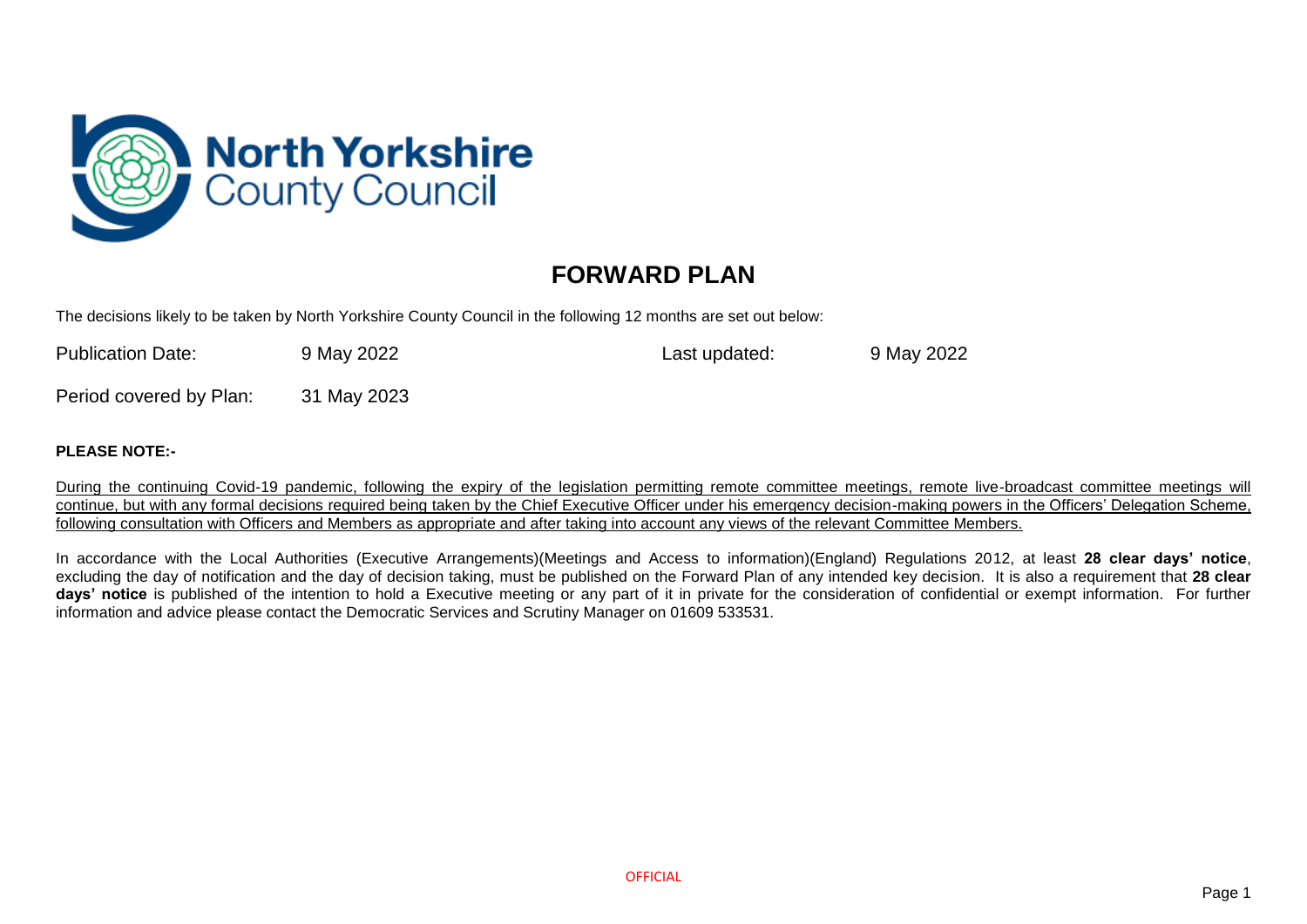|                                             | <b>FUTURE DECISIONS</b>                                                                 |                                                                                  |                                                                                                                                       |                                                |                                                                                                                                                                                                                                                                                                                                      |                                                                                                                         |                                                                                                                       |                                                                                                                            |                                                                                     |  |  |  |
|---------------------------------------------|-----------------------------------------------------------------------------------------|----------------------------------------------------------------------------------|---------------------------------------------------------------------------------------------------------------------------------------|------------------------------------------------|--------------------------------------------------------------------------------------------------------------------------------------------------------------------------------------------------------------------------------------------------------------------------------------------------------------------------------------|-------------------------------------------------------------------------------------------------------------------------|-----------------------------------------------------------------------------------------------------------------------|----------------------------------------------------------------------------------------------------------------------------|-------------------------------------------------------------------------------------|--|--|--|
| <b>Likely</b><br>Date of<br><b>Decision</b> | <b>**Decision</b><br><b>Taker</b>                                                       | <b>In Consultation</b><br>with (Executive<br>Member or<br>Corporate<br>Director) | <b>Description of</b><br><b>Matter</b> $-$ including<br>if the report<br>contains any<br>exempt<br>information and<br>the reasons why | <b>Key</b><br><b>Decision</b><br><b>YES/NO</b> | <b>Decision Required</b>                                                                                                                                                                                                                                                                                                             | <b>Consultees</b><br>(i.e. the<br>principal<br>groups to be<br>consulted)                                               | <b>Consultation</b><br><b>Process</b><br>(i.e. the means by<br>which any such<br>consultation is to<br>be undertaken) | <b>Contact details</b><br>for making<br>representations<br>(Tel: 0845 034<br>9494)<br>unless specified<br>otherwise)       | <b>Relevant</b><br>documents<br>already<br>submitted<br>to Decision<br><b>Taker</b> |  |  |  |
| 19 Apr<br>2022                              | Executive                                                                               |                                                                                  | Consideration of<br>proposed<br>amendments to<br>the Council's<br>Constitution for<br>recommendation<br>to full Council               | Yes                                            | Subject<br>to<br>any<br>Members<br>comments<br>have,<br>may<br>to<br>recommend<br>the<br>proposed amendments<br>to the Constitution to<br>full<br>Council<br>for<br>approval.                                                                                                                                                        | Relevant<br><b>NYCC</b><br>Officers and<br><b>Members</b><br>The<br>Members'<br>Working<br>Group on the<br>Constitution | Correspondence<br>and meetings                                                                                        | Daniel Harry,<br>Democratic<br>Services and<br>Scrutiny<br>Manager<br>daniel.harry@no<br>rthyorks.gov.uk                   |                                                                                     |  |  |  |
| 3 May<br>2022                               | Assistant<br>Director -<br>Policy,<br>Partnerships<br>and<br>Communitie<br>$\mathsf{s}$ |                                                                                  | Supplier<br>Appointment for<br>delivery of the<br>Household<br>Support Fund.                                                          | Yes                                            | To seek approval from<br>the Assistant Director<br>of Policy, Partnerships<br>& Communities for the<br>direct award of a<br>contract to Blackhawk<br>via<br>the<br>Crown<br>Commercial<br>Services<br>(CCS) Framework to<br>administer the delivery<br>of the voucher scheme<br>to<br>support<br>the<br>Household<br>Support<br>Fund | None.                                                                                                                   | $N/A$ .                                                                                                               | Neil Irving,<br>Assistant<br>Director - Policy,<br>Partnerships<br>and<br>Communities<br>neil.irving@nort<br>hyorks.gov.uk |                                                                                     |  |  |  |
| 10 May<br>2022                              | Corporate<br>Director of<br>Strategic<br>Resources                                      |                                                                                  | Procurement of a<br>new Kitchen MIS<br>system to replace<br>the current system<br>and increase<br>business<br>efficiencies            | Yes                                            | To seek approval from<br><b>Director</b><br>of<br>the<br>Strategic Services for<br>the procurement of a<br><b>MIS</b><br>Kitchen<br>new<br>system to replace the<br>current system when                                                                                                                                              | <b>CDSR</b><br>plus<br>Executive<br>Member                                                                              | <b>No</b><br>formal<br>consultation<br>to<br>but<br>take<br>place<br>engagement with<br>key stakeholders              | Shaun Mancrief,<br><b>Head of Traded</b><br>Services,<br>Strategic<br>Resources<br>01609 536871                            | Kitchen MIS<br>Key<br>Decision<br>Report                                            |  |  |  |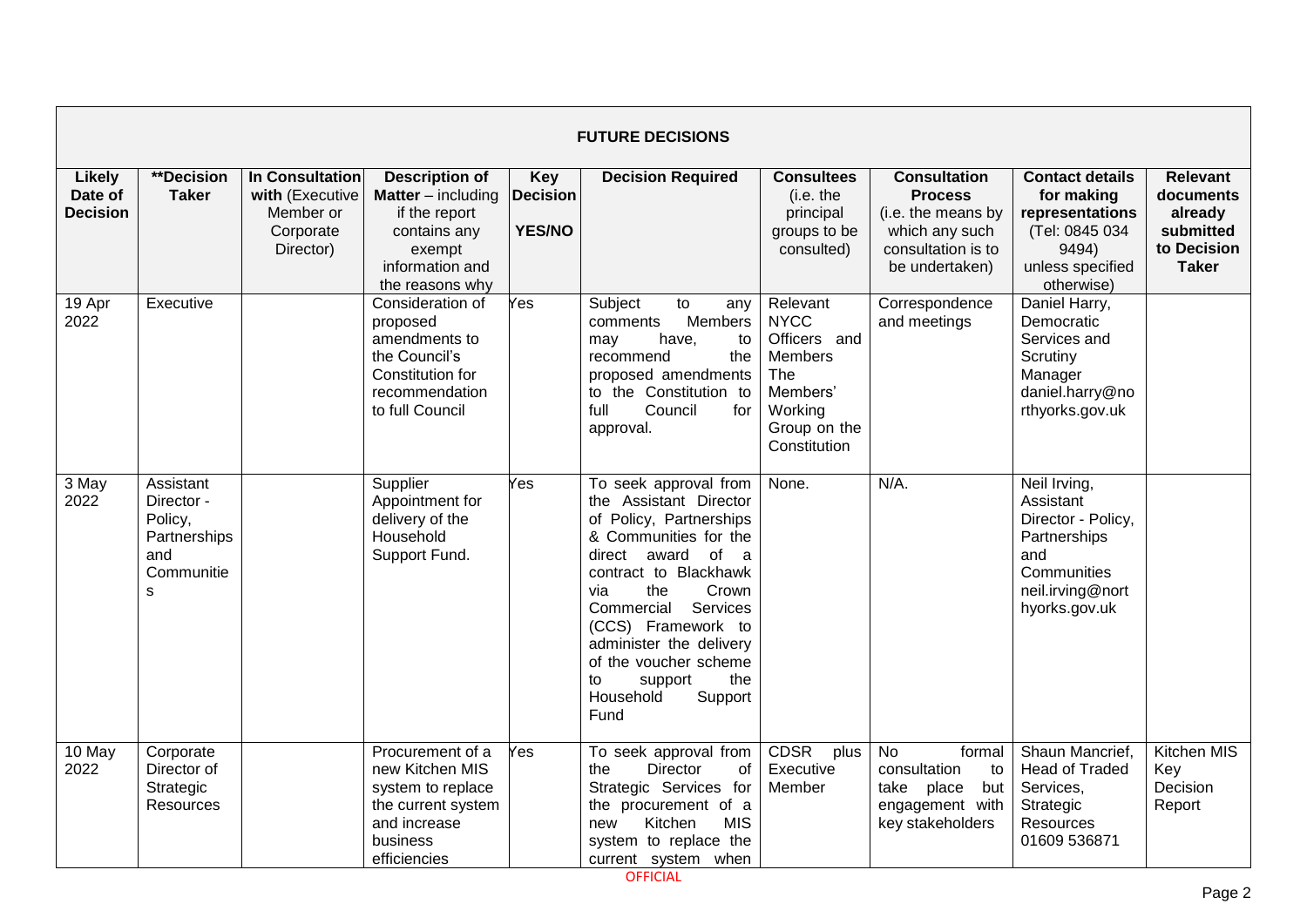|                                             | <b>FUTURE DECISIONS</b>                                                   |                                                                                  |                                                                                                                                                                                                                                                                                                              |                                         |                                                                                                                                                                                            |                                                                           |                                                                                                                       |                                                                                                                         |                                                                                     |  |  |  |
|---------------------------------------------|---------------------------------------------------------------------------|----------------------------------------------------------------------------------|--------------------------------------------------------------------------------------------------------------------------------------------------------------------------------------------------------------------------------------------------------------------------------------------------------------|-----------------------------------------|--------------------------------------------------------------------------------------------------------------------------------------------------------------------------------------------|---------------------------------------------------------------------------|-----------------------------------------------------------------------------------------------------------------------|-------------------------------------------------------------------------------------------------------------------------|-------------------------------------------------------------------------------------|--|--|--|
| <b>Likely</b><br>Date of<br><b>Decision</b> | <b>**Decision</b><br><b>Taker</b>                                         | <b>In Consultation</b><br>with (Executive<br>Member or<br>Corporate<br>Director) | <b>Description of</b><br><b>Matter</b> – including<br>if the report<br>contains any<br>exempt<br>information and<br>the reasons why                                                                                                                                                                          | Key<br><b>Decision</b><br><b>YES/NO</b> | <b>Decision Required</b>                                                                                                                                                                   | <b>Consultees</b><br>(i.e. the<br>principal<br>groups to be<br>consulted) | <b>Consultation</b><br><b>Process</b><br>(i.e. the means by<br>which any such<br>consultation is to<br>be undertaken) | <b>Contact details</b><br>for making<br>representations<br>(Tel: 0845 034<br>9494)<br>unless specified<br>otherwise)    | <b>Relevant</b><br>documents<br>already<br>submitted<br>to Decision<br><b>Taker</b> |  |  |  |
|                                             |                                                                           |                                                                                  |                                                                                                                                                                                                                                                                                                              |                                         | the contract expires                                                                                                                                                                       |                                                                           |                                                                                                                       |                                                                                                                         |                                                                                     |  |  |  |
| 11 May<br>2022                              | Corporate<br>Director of<br>Children<br>and Young<br>People's<br>Services |                                                                                  | Extending the<br>contract for the<br><b>High Needs Study</b><br>Program and<br>Supported<br>Internships                                                                                                                                                                                                      | Yes                                     | To seek approval to<br>utilize the additional 12<br>month option to extend<br>the contract.                                                                                                |                                                                           |                                                                                                                       | Jane Le Sage,<br>AD Inclusion,<br><b>CYPS</b><br>jane.lesage@no<br>rthyorks.gov.uk                                      |                                                                                     |  |  |  |
| 12 May<br>2022                              | Corporate<br>Director of<br>Strategic<br>Resources                        | Deputy Leader                                                                    | Procurement of<br>Insurance and<br>associated claims<br>handling for<br>Casualty and<br>Motor Liability<br>(Casualty, Motor,<br>Property,<br>Travel/PA &<br>Engineering and<br>any other<br>necessary<br>insurances) for<br>NYCC and the<br>districts to<br>commence 1st<br>April 2023 in time<br>for the ne | Yes                                     | To seek approval from<br><b>Director</b><br>the<br>οf<br>Strategic Resources to<br>with<br>proceed<br>the<br>οf<br>procurement<br>Insurance for the new<br>council from 1st April<br>2023. | N/A.                                                                      | N/A.                                                                                                                  | Louise Gigante,<br>Insurance and<br>Risk Officer,<br>Strategic<br>Resources<br>louise.gigante@<br>northyorks.gov.u<br>k | Key<br>Decision<br>Report                                                           |  |  |  |
| 17 May<br>2022                              | Assistant<br><b>Director</b><br>Strategic<br>Resources                    |                                                                                  | Expansion of<br>Greatwood<br>Community<br>Primary and                                                                                                                                                                                                                                                        | Yes                                     | To<br>undertake<br>a<br>procurement exercise<br>for the expansion of<br>Greatwood Community                                                                                                | Relevant<br>officers<br>-<br>internal                                     | Not applicable                                                                                                        | <b>Howard Emmett</b><br>howard.emmett<br>@northyorks.go<br>v.uk                                                         |                                                                                     |  |  |  |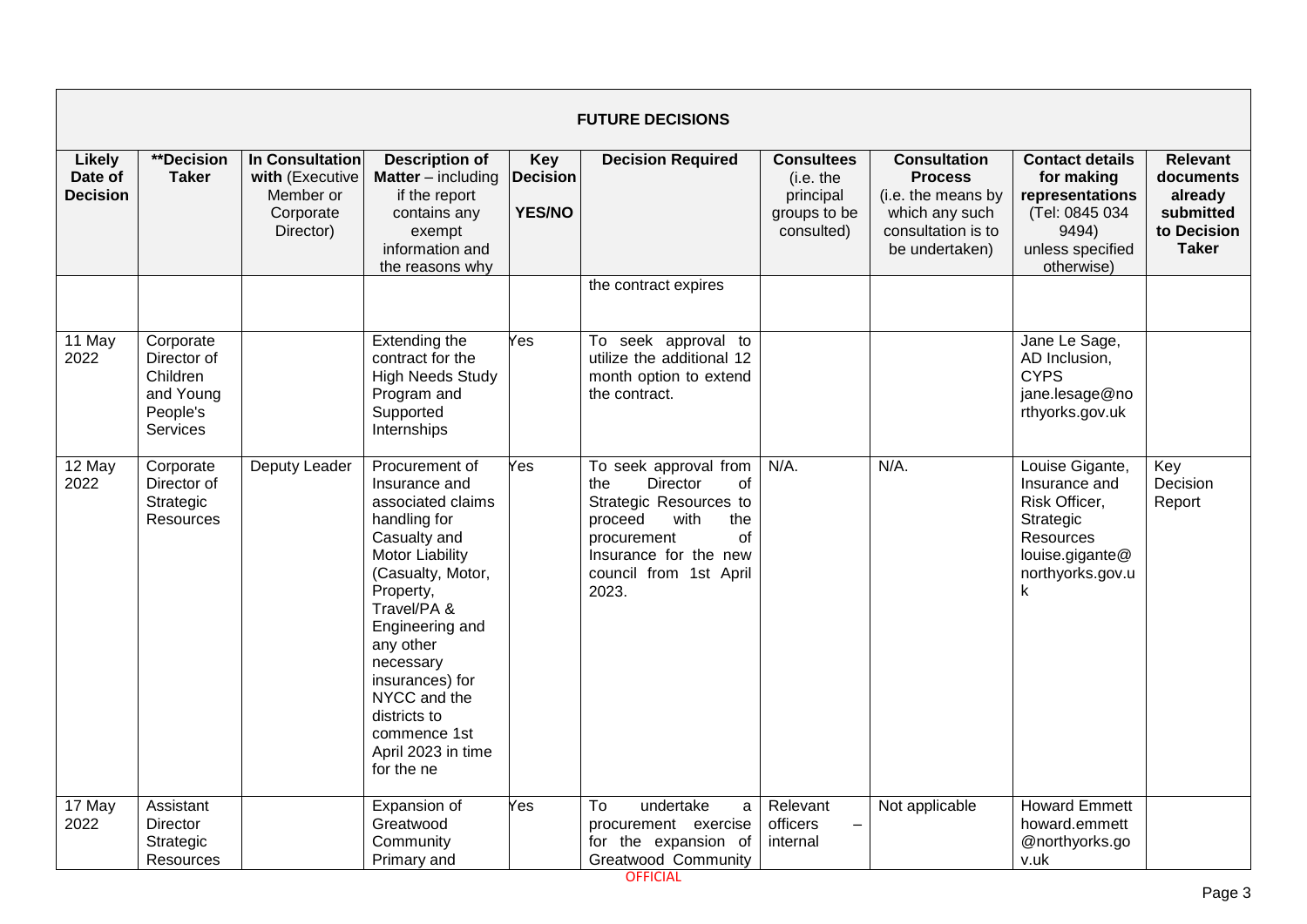|                                             |                                                                                  |                                                                           |                                                                                                                                     |                                                | <b>FUTURE DECISIONS</b>                                                                                                            |                                                                                                                                      |                                                                                                                       |                                                                                                                      |                                                                                     |
|---------------------------------------------|----------------------------------------------------------------------------------|---------------------------------------------------------------------------|-------------------------------------------------------------------------------------------------------------------------------------|------------------------------------------------|------------------------------------------------------------------------------------------------------------------------------------|--------------------------------------------------------------------------------------------------------------------------------------|-----------------------------------------------------------------------------------------------------------------------|----------------------------------------------------------------------------------------------------------------------|-------------------------------------------------------------------------------------|
| <b>Likely</b><br>Date of<br><b>Decision</b> | <b>**Decision</b><br><b>Taker</b>                                                | In Consultation<br>with (Executive<br>Member or<br>Corporate<br>Director) | <b>Description of</b><br><b>Matter</b> – including<br>if the report<br>contains any<br>exempt<br>information and<br>the reasons why | <b>Key</b><br><b>Decision</b><br><b>YES/NO</b> | <b>Decision Required</b>                                                                                                           | <b>Consultees</b><br>(i.e. the<br>principal<br>groups to be<br>consulted)                                                            | <b>Consultation</b><br><b>Process</b><br>(i.e. the means by<br>which any such<br>consultation is to<br>be undertaken) | <b>Contact details</b><br>for making<br>representations<br>(Tel: 0845 034<br>9494)<br>unless specified<br>otherwise) | <b>Relevant</b><br>documents<br>already<br>submitted<br>to Decision<br><b>Taker</b> |
|                                             |                                                                                  |                                                                           | Nursery School,<br>Skipton (Northern<br><b>Star Academies</b><br>Trust)                                                             |                                                | Primary and<br>Nursery<br>School,<br>Skipton<br>(Northern<br>Star<br>Academies Trust)                                              |                                                                                                                                      |                                                                                                                       |                                                                                                                      |                                                                                     |
| $18$ May<br>2022                            | County<br>Council                                                                |                                                                           | Consideration of<br>proposed<br>amendments to<br>the Council's<br>Constitution                                                      | No                                             | Subject<br>to<br>any<br>Members<br>comments<br>may have, to approve<br>the<br>proposed<br>to<br>the<br>amendments<br>Constitution. | Relevant<br><b>NYCC</b><br>Officers and<br>Members<br>The<br>Members'<br>Working<br>Group on the<br>Constitution<br>The<br>Executive | Correspondence<br>and meetings                                                                                        | Daniel Harry,<br>Democratic<br>Services and<br>Scrutiny<br>Manager<br>daniel.harry@no<br>rthyorks.gov.uk             |                                                                                     |
| $18$ May<br>2022                            | County<br>Council                                                                |                                                                           | Formal meetings<br>of the Authority's<br>Committees from<br>18 May 2022<br>onwards                                                  | Yes                                            | Council<br>County<br>to<br>review<br>arrangements<br>holding<br>formal<br>for<br>of<br>the<br>meetings<br>Authority's committees   | Consultation<br>with<br>all<br>County<br>Councillors                                                                                 | Meetings<br>of<br>Council<br>committees                                                                               | Daniel Harry,<br>Democratic<br>Services and<br>Scrutiny<br>Manager<br>daniel.harry@no<br>rthyorks.gov.uk             |                                                                                     |
| 19 May<br>2022                              | Corporate<br>Director of<br><b>Business</b><br>and<br>Environment<br>al Services |                                                                           | <b>YNY LEP Skills</b><br><b>Bootcamps</b>                                                                                           | Yes                                            | To seek approval for<br>procurement<br>of<br>the<br><b>YNY</b><br><b>Skills</b><br><b>LEP</b><br><b>Bootcamps</b>                  |                                                                                                                                      |                                                                                                                       | Jude Knight,<br>Senior Skills<br>Manager and<br>Social Inclusion<br>Lead<br>jude.knight@yny                          | 22.05.05<br>Rule 16<br>Special<br>Urgency and<br>Call in<br>Exemption               |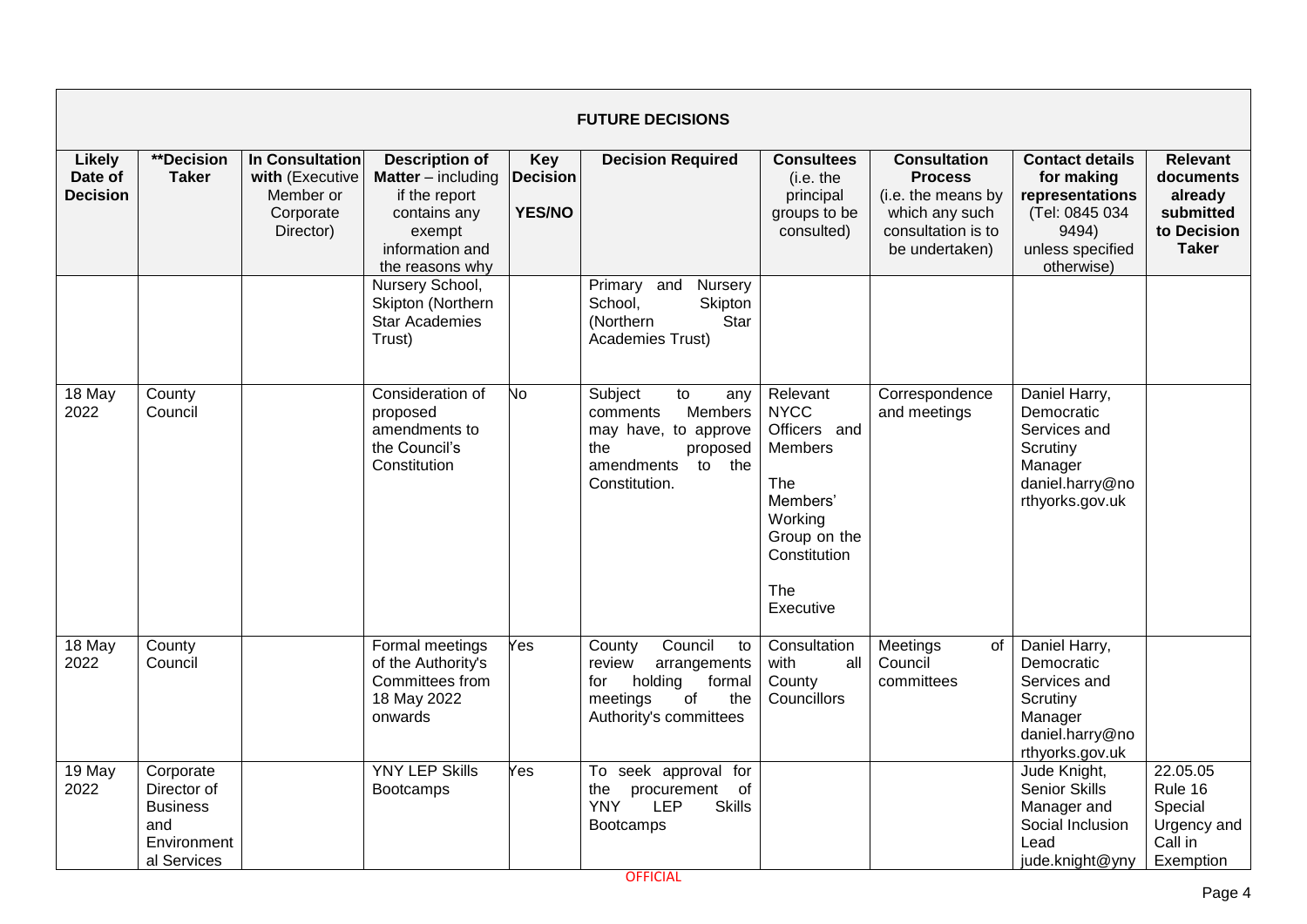|                                             | <b>FUTURE DECISIONS</b>    |                                                                           |                                                                                                                                     |                                                |                                                                                                                                                                                                                    |                                                                                                                                                   |                                                                                                                                             |                                                                                                                                                                                                                                              |                                                                                     |  |  |  |
|---------------------------------------------|----------------------------|---------------------------------------------------------------------------|-------------------------------------------------------------------------------------------------------------------------------------|------------------------------------------------|--------------------------------------------------------------------------------------------------------------------------------------------------------------------------------------------------------------------|---------------------------------------------------------------------------------------------------------------------------------------------------|---------------------------------------------------------------------------------------------------------------------------------------------|----------------------------------------------------------------------------------------------------------------------------------------------------------------------------------------------------------------------------------------------|-------------------------------------------------------------------------------------|--|--|--|
| <b>Likely</b><br>Date of<br><b>Decision</b> | **Decision<br><b>Taker</b> | In Consultation<br>with (Executive<br>Member or<br>Corporate<br>Director) | <b>Description of</b><br><b>Matter</b> – including<br>if the report<br>contains any<br>exempt<br>information and<br>the reasons why | <b>Key</b><br><b>Decision</b><br><b>YES/NO</b> | <b>Decision Required</b>                                                                                                                                                                                           | <b>Consultees</b><br>(i.e. the<br>principal<br>groups to be<br>consulted)                                                                         | <b>Consultation</b><br><b>Process</b><br>(i.e. the means by<br>which any such<br>consultation is to<br>be undertaken)                       | <b>Contact details</b><br>for making<br>representations<br>(Tel: 0845 034<br>9494)<br>unless specified<br>otherwise)                                                                                                                         | <b>Relevant</b><br>documents<br>already<br>submitted<br>to Decision<br><b>Taker</b> |  |  |  |
|                                             |                            |                                                                           |                                                                                                                                     |                                                |                                                                                                                                                                                                                    |                                                                                                                                                   |                                                                                                                                             | lep.com                                                                                                                                                                                                                                      | Notice -<br><b>Skills</b><br>Bootcamp<br>procurement<br><b>AGREED</b>               |  |  |  |
| 23 May<br>2022                              | Executive                  |                                                                           | The approval of<br>the<br>Implementation<br>Plan                                                                                    | Yes                                            | Approval by the newly<br>elected Members of the<br>Implementation Plan to<br>create the new North<br><b>Yorkshire Council</b>                                                                                      | The<br><b>District</b><br>Councils<br>been<br>have<br>fully involved<br>in<br>the<br>of<br>approval<br>initial<br>the<br>Implementati<br>on Plan. | None.                                                                                                                                       | Robert Ling<br>robert.ling@nort<br>hyorks.gov.uk                                                                                                                                                                                             |                                                                                     |  |  |  |
| 23 May<br>2022                              | Executive                  |                                                                           | To give approval<br>for Districts to<br>enter into relevant<br>contracts that are<br>agreed by the<br>Executive                     | Yes                                            | Approval<br>of<br>general<br>consents to the Section<br>24 Secretary of State<br>Direction<br>whereby<br><b>Districts</b><br>need<br>the<br>of<br>approval<br>the<br>Executive to enter into<br>certain contracts. | <b>District</b><br>Councils                                                                                                                       | The Section 151<br>Officers from the<br>Councils<br><b>District</b><br>working<br>are<br>together<br>alongside<br>the<br>voluntary protocol | Gary Fielding,<br>Corporate<br>Director for<br>Strategic<br>Resources,<br>Barry Khan,<br><b>Assistant Chief</b><br>Executive (Legal<br>& Democratic<br>Services)<br>gary.fielding@n<br>orthyorks.gov.uk<br>barry.khan@nort<br>hyorks.gov.uk, |                                                                                     |  |  |  |
| 23 May<br>2022                              | Executive                  |                                                                           | Give general<br>consent to the<br>Section 24<br>Direction                                                                           | Yes                                            | The<br>Executive<br>are<br>asked<br>to<br>consider<br>giving<br>general<br>consents to the District                                                                                                                | <b>District</b><br>Councils                                                                                                                       | Government<br>has<br>consulted with all<br>eight Councils in<br>North<br>Yorkshire                                                          | Gary Fielding,<br>Corporate<br>Director for<br>Strategic                                                                                                                                                                                     |                                                                                     |  |  |  |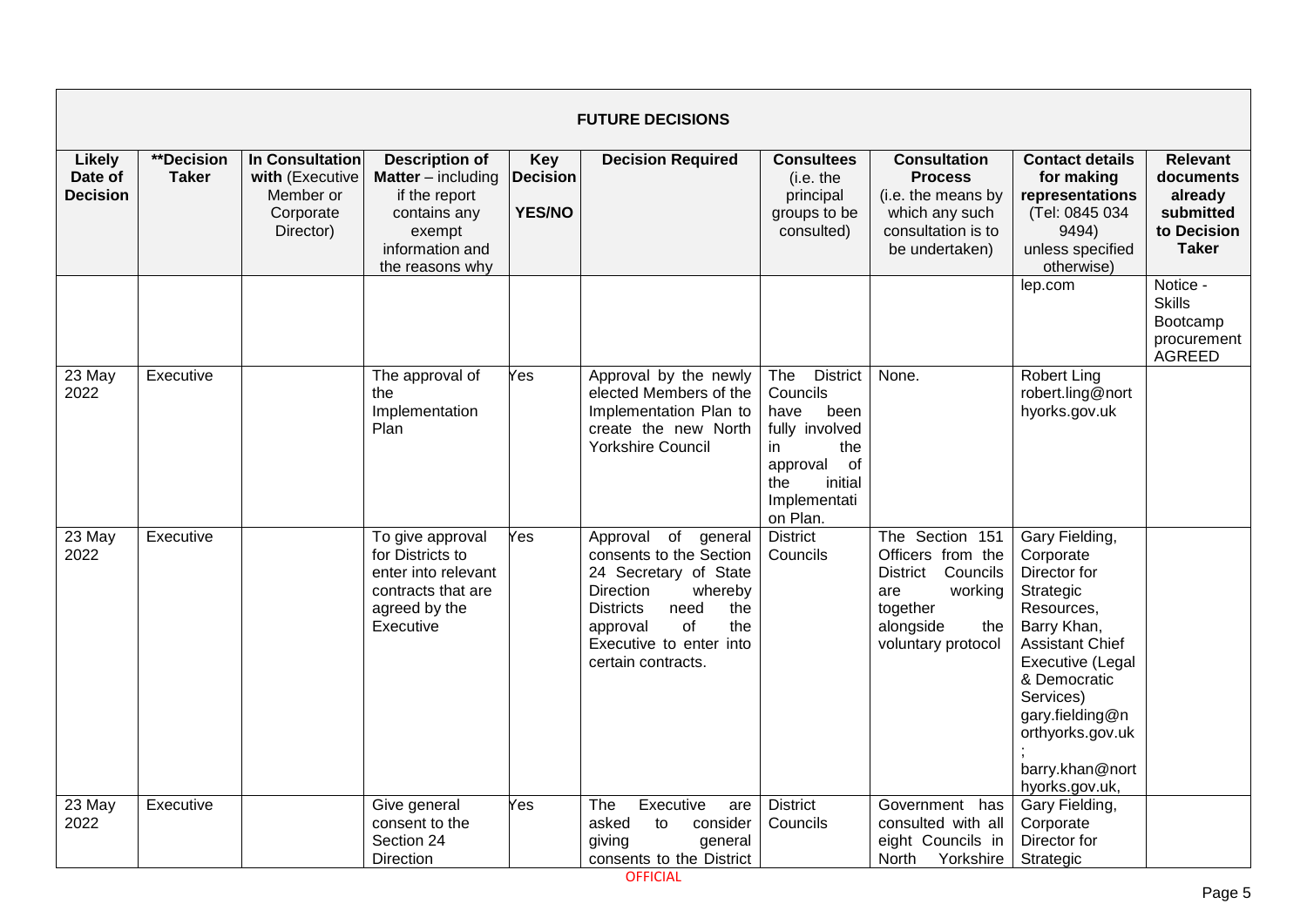|                                             | <b>FUTURE DECISIONS</b>                                       |                                                                           |                                                                                                                                     |                                                |                                                                                                                                                                                                                                             |                                                                                     |                                                                                                                                                                                                             |                                                                                                                                                                                  |                                                                                             |  |  |
|---------------------------------------------|---------------------------------------------------------------|---------------------------------------------------------------------------|-------------------------------------------------------------------------------------------------------------------------------------|------------------------------------------------|---------------------------------------------------------------------------------------------------------------------------------------------------------------------------------------------------------------------------------------------|-------------------------------------------------------------------------------------|-------------------------------------------------------------------------------------------------------------------------------------------------------------------------------------------------------------|----------------------------------------------------------------------------------------------------------------------------------------------------------------------------------|---------------------------------------------------------------------------------------------|--|--|
| <b>Likely</b><br>Date of<br><b>Decision</b> | **Decision<br><b>Taker</b>                                    | In Consultation<br>with (Executive<br>Member or<br>Corporate<br>Director) | <b>Description of</b><br><b>Matter</b> – including<br>if the report<br>contains any<br>exempt<br>information and<br>the reasons why | <b>Key</b><br><b>Decision</b><br><b>YES/NO</b> | <b>Decision Required</b>                                                                                                                                                                                                                    | <b>Consultees</b><br>(i.e. the<br>principal<br>groups to be<br>consulted)           | <b>Consultation</b><br><b>Process</b><br>(i.e. the means by<br>which any such<br>consultation is to<br>be undertaken)                                                                                       | <b>Contact details</b><br>for making<br>representations<br>(Tel: 0845 034<br>9494)<br>unless specified<br>otherwise)                                                             | <b>Relevant</b><br>documents<br>already<br>submitted<br>to Decision<br><b>Taker</b>         |  |  |
|                                             |                                                               |                                                                           |                                                                                                                                     |                                                | Councils<br>over certain<br>that<br>decisions<br>are<br>worth over £100,000<br>revenue expenditure or<br>£1m<br>capital<br>expenditure.                                                                                                     |                                                                                     | on the issuing of<br>a Direction for the<br>requirement<br>оf<br>the newly elected<br>Executive<br>to<br>approve<br>expenditure<br>that<br>could<br>potentially<br>bind<br>the<br>new<br>Unitary Authority. | Resources,<br>Barry Khan,<br><b>Assistant Chief</b><br>Executive (Legal<br>& Democratic<br>Services)<br>gary.fielding@n<br>orthyorks.gov.uk<br>barry.khan@nort<br>hyorks.gov.uk, |                                                                                             |  |  |
| 23 May<br>2022                              | Executive                                                     |                                                                           | Children in Care<br>and Care Leavers<br>Strategy                                                                                    | No                                             | To<br>recommend<br>of<br>approval<br>the<br>Children in Care and<br>Care Leavers Strategy<br>to County Council.                                                                                                                             | Key partners,<br>children,<br>young people<br>and families.                         | Engagement<br>through meeting<br>discussion<br>and<br>consultation.                                                                                                                                         | <b>Mel Hutchinson</b><br>mel.hutchinson<br>@northyorks.go<br>v.uk                                                                                                                |                                                                                             |  |  |
| 23 May<br>2022                              | Executive                                                     |                                                                           | Consolidation of<br>Microsoft 365<br>across all eight<br><b>Local Authorities</b>                                                   | Yes                                            | To release funding to<br>enable<br>the<br>new<br>organisation<br>to<br>communicate<br>and<br>collaborate together as<br>council,<br>the<br>one<br>existing 8 instances of<br>Microsoft 365 will need<br>to be merged together<br>from Day 1 | The<br>eight<br>Local<br>Authorities in<br>North<br>Yorkshire.                      | Through the Local<br>Government<br>Review, ICT and<br>Digital<br>Workstream.                                                                                                                                | <b>Robert Ling</b><br>robert.ling@nort<br>hyorks.gov.uk                                                                                                                          | 22.05.04<br>urgency<br>notice -<br>consolidatio<br>n of Office<br>365 to all<br>authorities |  |  |
| 24 May<br>2022                              | Corporate<br>Director of<br>Children<br>and Young<br>People's | Executive<br>Member for<br>Education and<br>Skills,<br>including early    | School term dates<br>for the academic<br>year 2023-2024                                                                             | Yes                                            | The school term and<br>holiday dates for the<br>academic year 2023-<br>2024<br>have<br>been<br>consulted on.                                                                                                                                | $\overline{All}$<br>head<br>teachers<br>of<br><b>North</b><br>Yorkshire<br>schools. | consultation<br>A<br>with schools was<br>undertaken<br>between<br>4/02/2022<br>$\qquad \qquad -$                                                                                                            | Andrew Dixon,<br>Strategic<br>Planning<br>Manager,<br>Education &                                                                                                                |                                                                                             |  |  |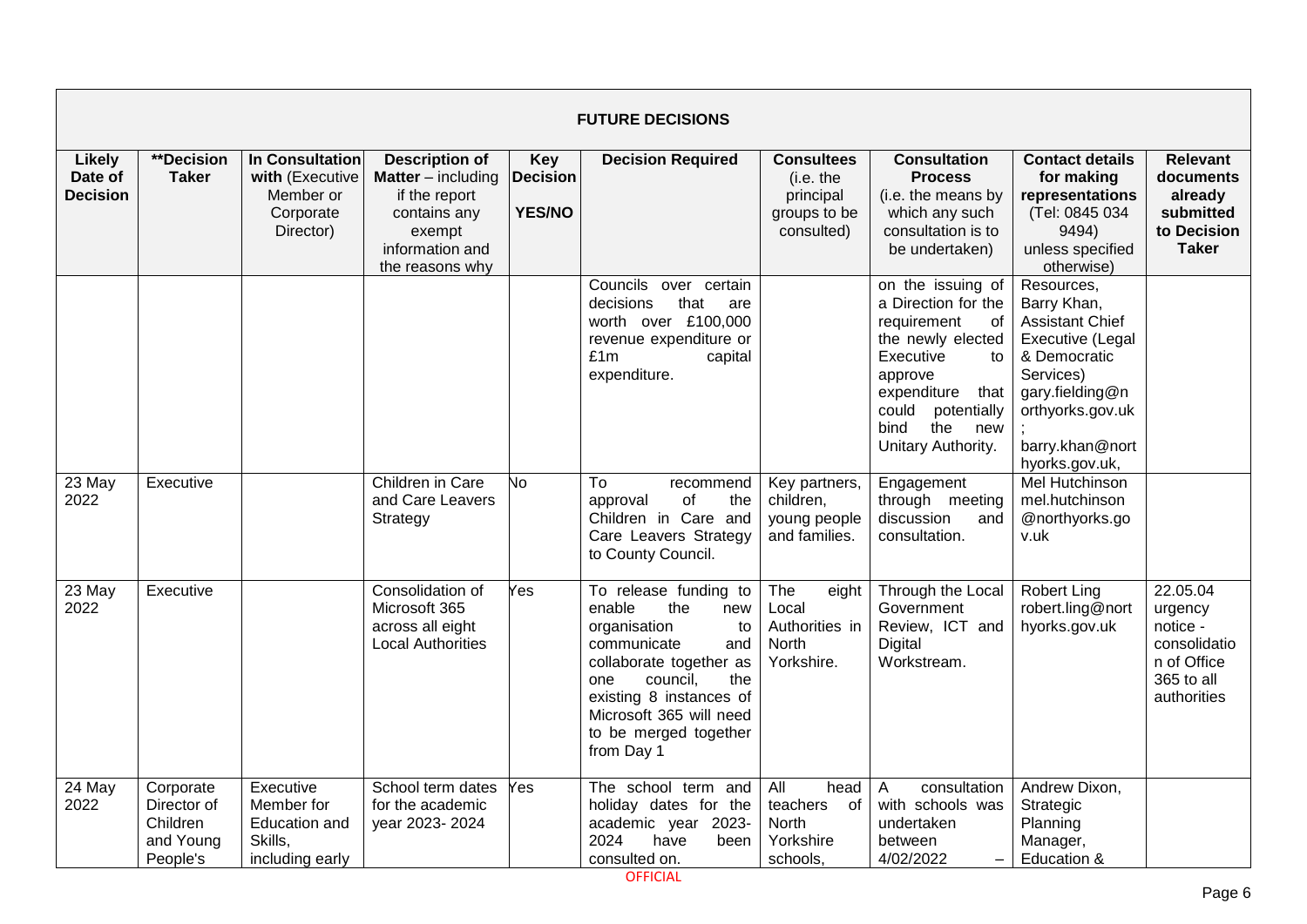|                                             | <b>FUTURE DECISIONS</b>                                                                                                                                                                                   |                                                                                                                                     |                                                                                                                                       |                                                |                                                                                                                                                           |                                                                                                                             |                                                                                                                       |                                                                                                                                                                             |                                                                                     |  |  |
|---------------------------------------------|-----------------------------------------------------------------------------------------------------------------------------------------------------------------------------------------------------------|-------------------------------------------------------------------------------------------------------------------------------------|---------------------------------------------------------------------------------------------------------------------------------------|------------------------------------------------|-----------------------------------------------------------------------------------------------------------------------------------------------------------|-----------------------------------------------------------------------------------------------------------------------------|-----------------------------------------------------------------------------------------------------------------------|-----------------------------------------------------------------------------------------------------------------------------------------------------------------------------|-------------------------------------------------------------------------------------|--|--|
| <b>Likely</b><br>Date of<br><b>Decision</b> | **Decision<br><b>Taker</b>                                                                                                                                                                                | In Consultation<br>with (Executive<br>Member or<br>Corporate<br>Director)                                                           | <b>Description of</b><br><b>Matter</b> $-$ including<br>if the report<br>contains any<br>exempt<br>information and<br>the reasons why | <b>Key</b><br><b>Decision</b><br><b>YES/NO</b> | <b>Decision Required</b>                                                                                                                                  | <b>Consultees</b><br>(i.e. the<br>principal<br>groups to be<br>consulted)                                                   | <b>Consultation</b><br><b>Process</b><br>(i.e. the means by<br>which any such<br>consultation is to<br>be undertaken) | <b>Contact details</b><br>for making<br>representations<br>(Tel: 0845 034<br>9494)<br>unless specified<br>otherwise)                                                        | <b>Relevant</b><br>documents<br>already<br>submitted<br>to Decision<br><b>Taker</b> |  |  |
|                                             | Services                                                                                                                                                                                                  | years, schools,<br>apprenticeship<br>s, FE colleges<br>& UTC`s, and<br>engagement<br>with the skills<br>agenda of the<br><b>LEP</b> |                                                                                                                                       |                                                | <b>This</b><br>decision<br>will<br>determine the calendar<br>for 2023-2024 for North<br>Yorkshire<br>community<br>and<br>voluntary<br>controlled schools. | trade unions,<br>teacher<br>associations<br>and<br>local<br>authorities<br>across<br>Yorkshire<br>the<br>and<br>North East. | 9/03/2022                                                                                                             | <b>Skills</b><br>andrew.dixon@<br>northyorks.gov.u<br>k                                                                                                                     |                                                                                     |  |  |
| 27 May<br>2022<br>27 May<br>2022            | <b>Business</b><br>and<br>Environment<br>al Services -<br>Executive<br>Members &<br>Corporate<br>Director<br>Meetings<br>Corporate<br>Director of<br><b>Business</b><br>and<br>Environment<br>al Services | Executive<br>Member for<br>Access                                                                                                   | Highway<br>Maintenance<br>Headline<br>Allocation 2023-<br>2024                                                                        | Yes                                            | To<br>agree<br>headline<br>financial allocations for<br>differing highway asset<br>types for delivery in<br>2023-24                                       | Executive<br>Member<br>for<br>Access                                                                                        | Meeting                                                                                                               | James Gilroy,<br>Team Leader,<br><b>Highway Asset</b><br>Management<br>highwayassetma<br>nagement@nort<br>hyorks.gov.uk<br>highwayassetma<br>nagement@nort<br>hyorks.gov.uk |                                                                                     |  |  |
| 27 May<br>2022<br>27 May<br>2022            | <b>Business</b><br>and<br>Environment<br>al Services -<br>Executive<br>Members &<br>Corporate                                                                                                             | Corporate<br>Director of<br><b>Business and</b><br>Environmental<br>Services,<br>Corporate<br>Director of                           | <b>Local Electric</b><br>Vehicle<br>Infrastructure Pilot<br>Funding Bid -<br>submission and<br>acceptance                             | Yes                                            | Seek<br>approval<br>to<br>submit bid for funding<br>and accept funding if<br>successful                                                                   | Corporate<br>Director<br><b>BES</b><br>and<br>Corporate<br>Director<br>Strategic<br>Resources                               | N/a                                                                                                                   | Keisha Moore<br>keisha.moore@<br>northyorks.gov.u<br>k<br>keisha.moore@<br>northyorks.gov.u                                                                                 |                                                                                     |  |  |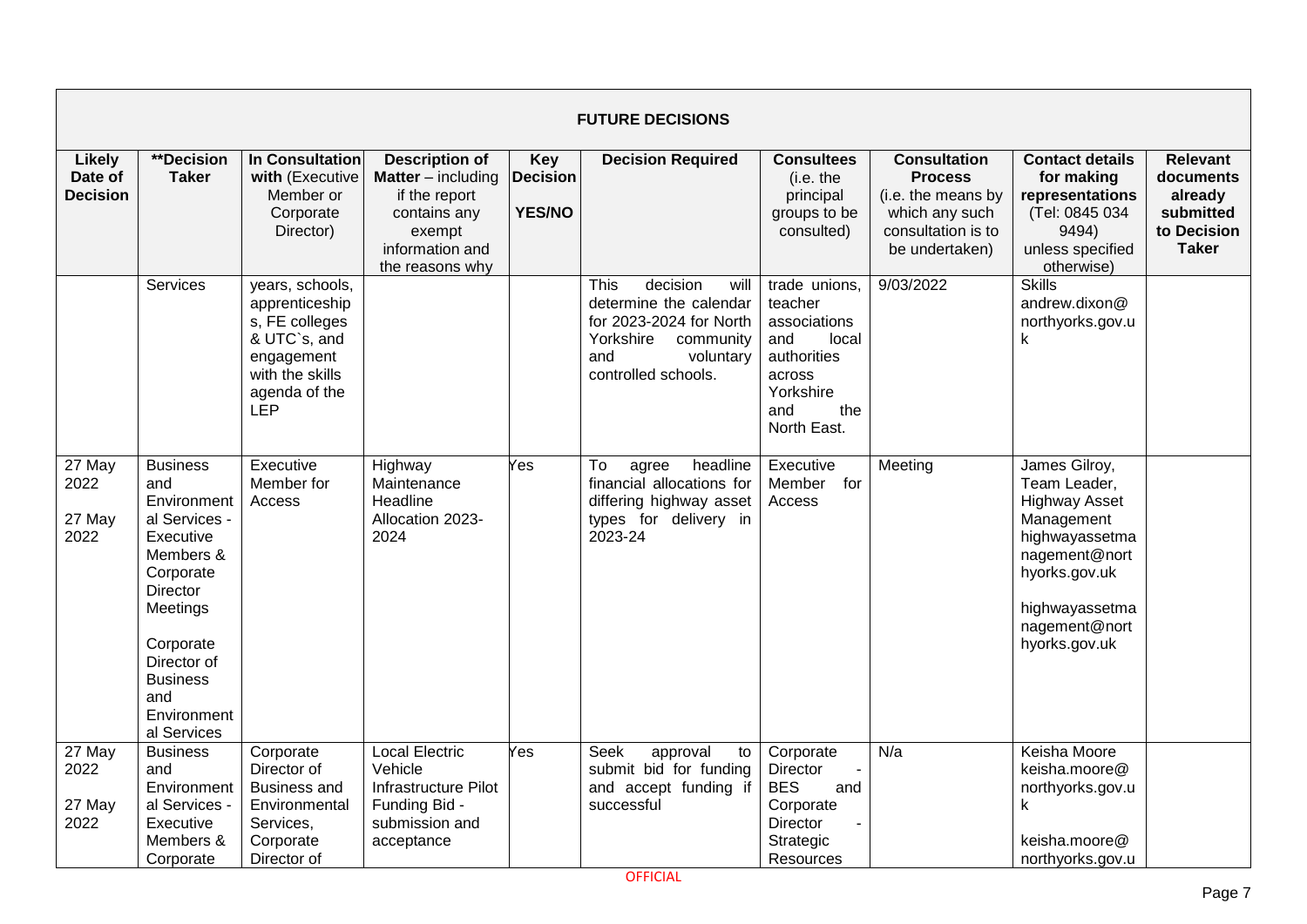|                                             | <b>FUTURE DECISIONS</b>                                                                                                                                                                                   |                                                                                  |                                                                                                                                     |                                                |                                                                                                            |                                                                           |                                                                                                                               |                                                                                                                      |                                                                                     |  |  |
|---------------------------------------------|-----------------------------------------------------------------------------------------------------------------------------------------------------------------------------------------------------------|----------------------------------------------------------------------------------|-------------------------------------------------------------------------------------------------------------------------------------|------------------------------------------------|------------------------------------------------------------------------------------------------------------|---------------------------------------------------------------------------|-------------------------------------------------------------------------------------------------------------------------------|----------------------------------------------------------------------------------------------------------------------|-------------------------------------------------------------------------------------|--|--|
| <b>Likely</b><br>Date of<br><b>Decision</b> | **Decision<br><b>Taker</b>                                                                                                                                                                                | <b>In Consultation</b><br>with (Executive<br>Member or<br>Corporate<br>Director) | <b>Description of</b><br><b>Matter</b> – including<br>if the report<br>contains any<br>exempt<br>information and<br>the reasons why | <b>Key</b><br><b>Decision</b><br><b>YES/NO</b> | <b>Decision Required</b>                                                                                   | <b>Consultees</b><br>(i.e. the<br>principal<br>groups to be<br>consulted) | <b>Consultation</b><br><b>Process</b><br>(i.e. the means by<br>which any such<br>consultation is to<br>be undertaken)         | <b>Contact details</b><br>for making<br>representations<br>(Tel: 0845 034<br>9494)<br>unless specified<br>otherwise) | <b>Relevant</b><br>documents<br>already<br>submitted<br>to Decision<br><b>Taker</b> |  |  |
|                                             | Director<br>Meetings<br>Executive<br>Member for<br>Access                                                                                                                                                 | Strategic<br>Resources                                                           |                                                                                                                                     |                                                |                                                                                                            |                                                                           |                                                                                                                               | $\mathsf k$                                                                                                          |                                                                                     |  |  |
| 27 May<br>2022<br>27 May<br>2022            | <b>Business</b><br>and<br>Environment<br>al Services -<br>Executive<br>Members &<br>Corporate<br>Director<br>Meetings<br>Corporate<br>Director of<br><b>Business</b><br>and<br>Environment<br>al Services | Executive<br>Member for<br>Access                                                | <b>Allocation of Civil</b><br>Parking<br>Enforcement<br>(CPE) Surplus                                                               | Yes                                            | Seek approval of the<br>allocation<br>of<br>the<br>surplus arising from on-<br>street CPE operations       | Executive<br>Member<br>for<br>Access                                      | Harrogate<br>and<br>Scarborough<br>Borough Councils<br>for on-street CPE<br>services,<br>in<br>accordance<br>with<br>the SLAs | David Kirkpatrick<br>david.kirkpatrick<br>@northyorks.go<br>v.uk<br>david.kirkpatrick<br>@northyorks.go<br>v.uk      |                                                                                     |  |  |
| 27 May<br>2022                              | Corporate<br>Director of<br><b>Business</b><br>and<br>Environment<br>al Services                                                                                                                          | Executive<br>Member for<br>Open to<br><b>Business</b>                            | Changes to<br>Services to be<br>delivered using<br>Yorwaste Ltd<br>using the Teckal<br>Procurement<br>Exemption                     | Yes                                            | To<br>consider/approve<br>the<br>proposals<br>for<br>services<br>be<br>to<br>delivered by Yorwaste<br>Ltd. | Executive<br>Member<br>Open<br>to<br><b>Business</b>                      | Meeting                                                                                                                       | Peter Jeffreys,<br><b>Head of Service</b><br>- Waste<br>peter.jeffreys@n<br>orthyorks.gov.uk                         |                                                                                     |  |  |
| 29 May<br>2022                              | Assistant<br>Chief<br>Executive -                                                                                                                                                                         |                                                                                  | Procurement of<br>Agency Worker<br>Supply                                                                                           | Yes                                            | Procurement of Agency<br><b>Worker Supply</b>                                                              | Internal<br><b>HR</b><br>and<br>workforce                                 | Existing<br>Workforce<br>decision making                                                                                      | Sarah Louise<br>France-Gorton,<br>Heads of                                                                           |                                                                                     |  |  |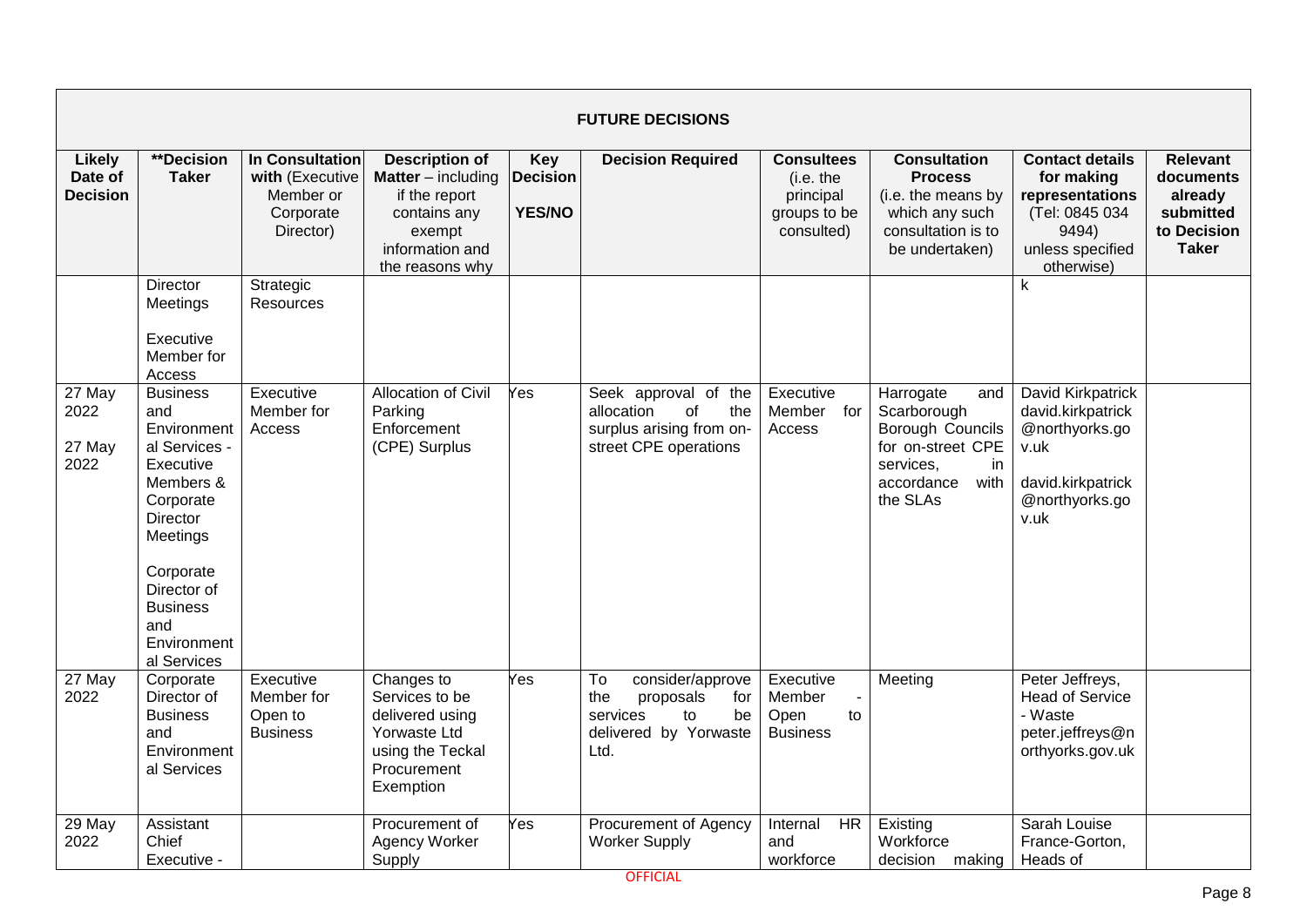|                                             | <b>FUTURE DECISIONS</b>    |                                                                           |                                                                                                                                       |                                                |                                                                                                                                                                                                                                                                                                                                                                                                                                                                          |                                                                                                                                                                            |                                                                                                                                                                                                                                                                                                                                                                                                                                                                                            |                                                                                                                              |                                                                                     |  |  |  |  |
|---------------------------------------------|----------------------------|---------------------------------------------------------------------------|---------------------------------------------------------------------------------------------------------------------------------------|------------------------------------------------|--------------------------------------------------------------------------------------------------------------------------------------------------------------------------------------------------------------------------------------------------------------------------------------------------------------------------------------------------------------------------------------------------------------------------------------------------------------------------|----------------------------------------------------------------------------------------------------------------------------------------------------------------------------|--------------------------------------------------------------------------------------------------------------------------------------------------------------------------------------------------------------------------------------------------------------------------------------------------------------------------------------------------------------------------------------------------------------------------------------------------------------------------------------------|------------------------------------------------------------------------------------------------------------------------------|-------------------------------------------------------------------------------------|--|--|--|--|
| <b>Likely</b><br>Date of<br><b>Decision</b> | **Decision<br><b>Taker</b> | In Consultation<br>with (Executive<br>Member or<br>Corporate<br>Director) | <b>Description of</b><br><b>Matter</b> $-$ including<br>if the report<br>contains any<br>exempt<br>information and<br>the reasons why | <b>Key</b><br><b>Decision</b><br><b>YES/NO</b> | <b>Decision Required</b>                                                                                                                                                                                                                                                                                                                                                                                                                                                 | <b>Consultees</b><br>(i.e. the<br>principal<br>groups to be<br>consulted)                                                                                                  | <b>Consultation</b><br><b>Process</b><br>(i.e. the means by<br>which any such<br>consultation is to<br>be undertaken)                                                                                                                                                                                                                                                                                                                                                                      | <b>Contact details</b><br>for making<br>representations<br>(Tel: 0845 034<br>9494)<br>unless specified<br>otherwise)         | <b>Relevant</b><br>documents<br>already<br>submitted<br>to Decision<br><b>Taker</b> |  |  |  |  |
|                                             | <b>Business</b><br>Support |                                                                           |                                                                                                                                       |                                                |                                                                                                                                                                                                                                                                                                                                                                                                                                                                          | representativ<br>es                                                                                                                                                        | groups                                                                                                                                                                                                                                                                                                                                                                                                                                                                                     | Resourcing<br>Solutions<br>sarah.france-<br>gorton@northyo<br>rks.gov.uk                                                     |                                                                                     |  |  |  |  |
| 31 May<br>2022                              | Executive                  |                                                                           | Closure proposal<br>for Weaverthorpe<br>CE VC Primary<br>School                                                                       | Yes                                            | Note: if there are no<br>objections<br>to<br>the<br>statutory proposals, the<br>Executive Member for<br>Education and Skills<br>will take this decision).<br>The decision is also<br>subject to the approval<br>by Executive on 22<br>March 2022 to publish<br>statutory proposals).<br>Following<br>the<br>publication of statutory<br>proposals, to determine<br>whether<br>to<br>close<br>Weaverthorpe CE VC<br>Primary School with<br>effect from 31 August<br>2022. | Parents,<br>Staff,<br>Governors,<br><b>Local Elected</b><br>Members,<br><b>District</b><br>Council,<br>Diocesan<br><b>Boards</b><br>and<br>other<br>local<br>stakeholders. | Public<br>consultation from<br>7 January to 18<br>February 2022.<br>Statutory<br>proposals<br>published<br>on<br><b>NYCC</b><br>website.<br>Statutory<br>proposals<br>representation<br>period from<br>$\overline{1}$<br>April to 29 April<br>2022. In writing to<br>the<br>Corporate<br>Director- Children<br>Young<br>and<br>People's Service,<br>County<br>Hall,<br>Northallerton,<br>DL7 8AE, or by<br>email<br>to<br>schoolorganisatio<br>n@northyorks.go<br>v.uk by 29 April<br>2022 | Andrew Dixon,<br>Strategic<br>Planning<br>Manager,<br>Education &<br><b>Skills</b><br>andrew.dixon@<br>northyorks.gov.u<br>k |                                                                                     |  |  |  |  |
| 31 May                                      | Executive                  |                                                                           | Approval of                                                                                                                           | Yes                                            | The<br>Authority<br>has                                                                                                                                                                                                                                                                                                                                                                                                                                                  | Local                                                                                                                                                                      | Research by snap                                                                                                                                                                                                                                                                                                                                                                                                                                                                           | Amanda                                                                                                                       |                                                                                     |  |  |  |  |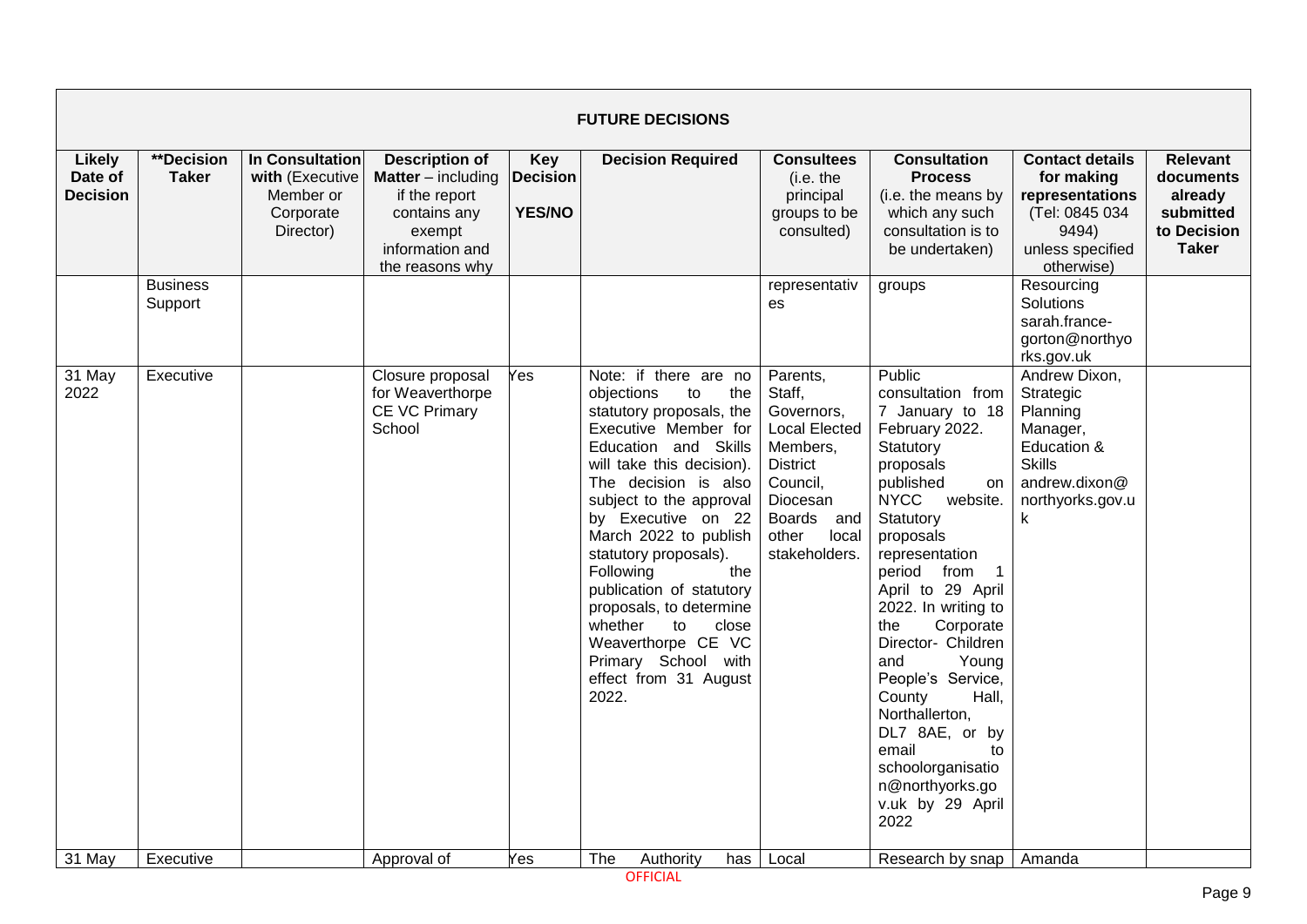|                                             | <b>FUTURE DECISIONS</b>           |                                                                           |                                                                                                                                       |                                                |                                                                                                                                                                                                                                                                                                                                                                                                                                                                                                                                                                                                                                                                             |                                                                                                                                                                                                                       |                                                                                                                       |                                                                                                                      |                                                                                     |  |  |  |
|---------------------------------------------|-----------------------------------|---------------------------------------------------------------------------|---------------------------------------------------------------------------------------------------------------------------------------|------------------------------------------------|-----------------------------------------------------------------------------------------------------------------------------------------------------------------------------------------------------------------------------------------------------------------------------------------------------------------------------------------------------------------------------------------------------------------------------------------------------------------------------------------------------------------------------------------------------------------------------------------------------------------------------------------------------------------------------|-----------------------------------------------------------------------------------------------------------------------------------------------------------------------------------------------------------------------|-----------------------------------------------------------------------------------------------------------------------|----------------------------------------------------------------------------------------------------------------------|-------------------------------------------------------------------------------------|--|--|--|
| <b>Likely</b><br>Date of<br><b>Decision</b> | <b>**Decision</b><br><b>Taker</b> | In Consultation<br>with (Executive<br>Member or<br>Corporate<br>Director) | <b>Description of</b><br><b>Matter</b> $-$ including<br>if the report<br>contains any<br>exempt<br>information and<br>the reasons why | <b>Key</b><br><b>Decision</b><br><b>YES/NO</b> | <b>Decision Required</b>                                                                                                                                                                                                                                                                                                                                                                                                                                                                                                                                                                                                                                                    | <b>Consultees</b><br>(i.e. the<br>principal<br>groups to be<br>consulted)                                                                                                                                             | <b>Consultation</b><br><b>Process</b><br>(i.e. the means by<br>which any such<br>consultation is to<br>be undertaken) | <b>Contact details</b><br>for making<br>representations<br>(Tel: 0845 034<br>9494)<br>unless specified<br>otherwise) | <b>Relevant</b><br>documents<br>already<br>submitted<br>to Decision<br><b>Taker</b> |  |  |  |
| 2022                                        |                                   |                                                                           | <b>Investment Plan</b><br>for Adult Learning<br>Numeracy<br>Initiative<br>("Multiply"                                                 |                                                | £2.7m<br>received<br>of<br>for<br>the<br>funding<br>initiative<br>'multiply'<br>which aims to see local<br>invest<br>in<br>areas<br>meaningful<br>participation<br>that<br>boosts people's ability<br>to use maths in their<br>daily life, at home and<br>work - and enable<br>achieve<br>adults<br>to<br>formal qualification that<br>can open doors for<br>them (such as into a<br>job, progression in a<br>job, or progression to<br>further study) This<br>is received<br>funding<br>over a<br>three<br>year<br>period<br>and<br>an<br>investment<br>plan<br>requires<br>approval<br>before submission to<br>Department<br>for<br>the<br>Education by 30th June<br>2022 | Enterprise<br>Partnership,<br>cross section<br>of residents<br>through<br>citizens<br>panel,<br>providers<br>of<br>19<br>Post<br>education<br>and<br>other<br>key<br>stakeholders<br>including<br>community<br>groups | polls,<br>questionnaires,<br>focus<br>group<br>meetings and 1-1<br>discussions                                        | Newbold,<br>Assistant<br>Director,<br>Education &<br><b>Skills</b><br>paul.cliff@northy<br>orks.gov.uk               |                                                                                     |  |  |  |
| 31 May<br>2022                              | Executive                         |                                                                           | Dementia care<br>facility in<br>Harrogate                                                                                             | Yes                                            | To seek approval to<br>construct and operate<br><b>NYCC</b><br>owned<br>an<br>dementia care facility in<br>Harrogate                                                                                                                                                                                                                                                                                                                                                                                                                                                                                                                                                        | Other service<br>providers<br>Service<br>users<br>CQC                                                                                                                                                                 | Formal<br>consultation<br>process in line<br>with governance.<br>Informal<br>Open                                     | Dale Owens,<br>Assistant<br><b>Director</b><br>Prevention &<br>Service                                               |                                                                                     |  |  |  |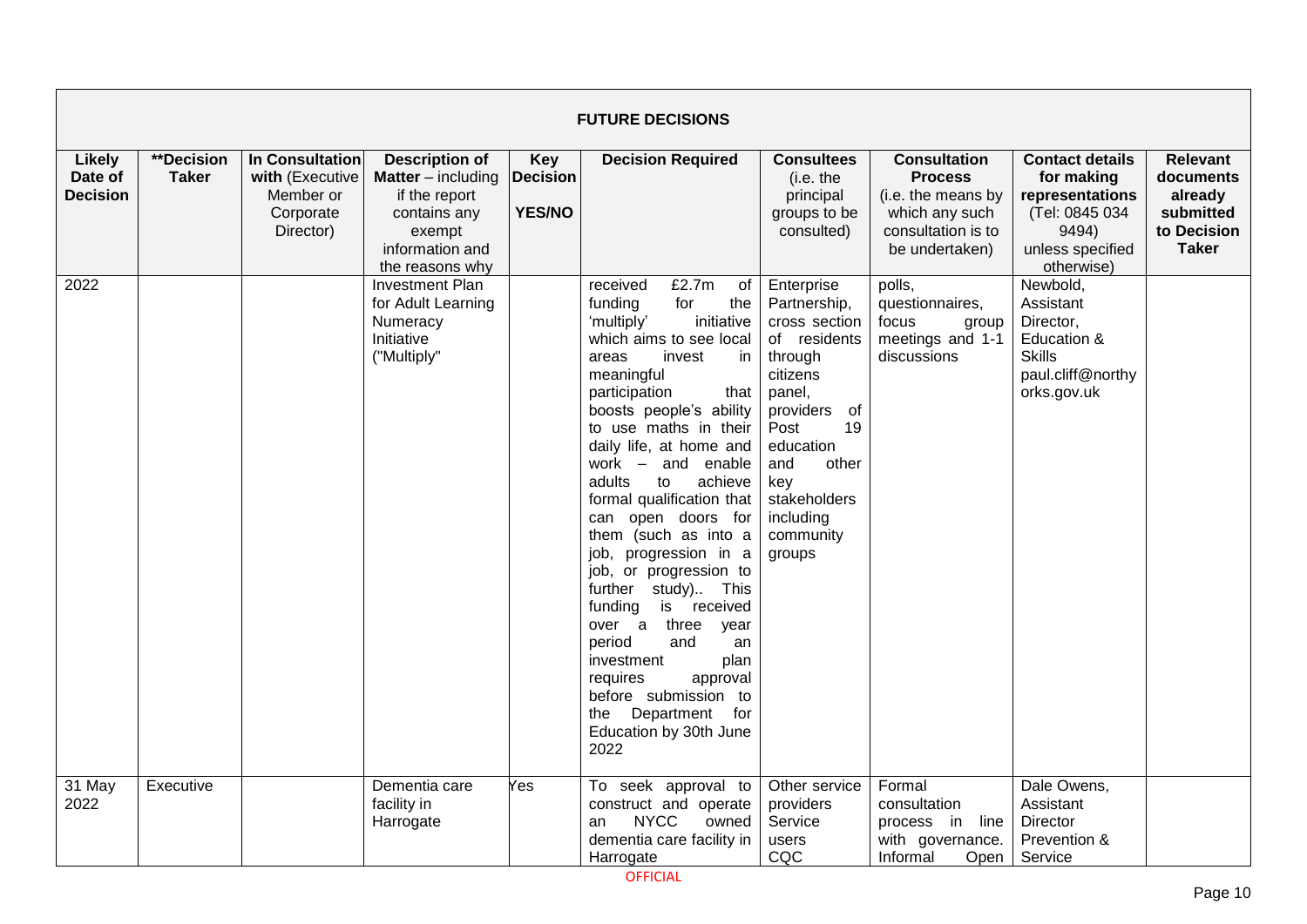|                                             | <b>FUTURE DECISIONS</b>                                                   |                                                                                           |                                                                                                                                                 |                                                |                                                                                                                                                                                                                                                            |                                                                           |                                                                                                                       |                                                                                                                              |                                                                                     |  |  |
|---------------------------------------------|---------------------------------------------------------------------------|-------------------------------------------------------------------------------------------|-------------------------------------------------------------------------------------------------------------------------------------------------|------------------------------------------------|------------------------------------------------------------------------------------------------------------------------------------------------------------------------------------------------------------------------------------------------------------|---------------------------------------------------------------------------|-----------------------------------------------------------------------------------------------------------------------|------------------------------------------------------------------------------------------------------------------------------|-------------------------------------------------------------------------------------|--|--|
| <b>Likely</b><br>Date of<br><b>Decision</b> | **Decision<br><b>Taker</b>                                                | In Consultation<br>with (Executive<br>Member or<br>Corporate<br>Director)                 | <b>Description of</b><br><b>Matter</b> – including<br>if the report<br>contains any<br>exempt<br>information and<br>the reasons why             | <b>Key</b><br><b>Decision</b><br><b>YES/NO</b> | <b>Decision Required</b>                                                                                                                                                                                                                                   | <b>Consultees</b><br>(i.e. the<br>principal<br>groups to be<br>consulted) | <b>Consultation</b><br><b>Process</b><br>(i.e. the means by<br>which any such<br>consultation is to<br>be undertaken) | <b>Contact details</b><br>for making<br>representations<br>(Tel: 0845 034<br>9494)<br>unless specified<br>otherwise)         | <b>Relevant</b><br>documents<br>already<br>submitted<br>to Decision<br><b>Taker</b> |  |  |
|                                             |                                                                           |                                                                                           |                                                                                                                                                 |                                                |                                                                                                                                                                                                                                                            | Harrogate<br>Borough<br>Council<br>Local<br>community                     | days. Community<br>meetings                                                                                           | Development,<br>Commissioning<br>(HAS)                                                                                       |                                                                                     |  |  |
| $31$ May<br>2022                            | Executive                                                                 |                                                                                           | Children and<br>Young People's<br>Service, Schools<br><b>Condition Capital</b><br>Programme<br>2022/23                                          | Yes                                            | To<br>the<br>approve<br>detailed<br>Schools<br>Condition<br>Capital<br>Programme 2022/23                                                                                                                                                                   | <b>North</b><br>Yorkshire<br>Schools<br>Forum                             | Item at Schools<br>Forum<br>meeting<br>on 19 May 2022                                                                 | Andrew Dixon,<br>Strategic<br>Planning<br>Manager,<br>Education &<br><b>Skills</b><br>andrew.dixon@<br>northyorks.gov.u<br>k |                                                                                     |  |  |
| 31 May<br>2022                              | Assistant<br>Director<br>Strategic<br>Resources                           |                                                                                           | Contract<br>Extensions or new<br>Framework<br>Contracts for the<br>provision of<br><b>Property Hard</b><br>Facilities<br>Management<br>Services | Yes                                            | the Hard<br>To extend<br>Facilities Management<br>Services Contracts as<br>the<br>option<br>to<br>per<br>extend clauses within<br>Contracts<br>the<br>or<br>undertake<br>a<br>procurement exercise<br>establish<br>new<br>to<br><b>Framework Contracts</b> | Relevant<br><b>Officers</b><br>internal                                   | Not applicable.                                                                                                       | <b>Howard Emmett</b><br>howard.emmett<br>@northyorks.go<br>v.uk                                                              |                                                                                     |  |  |
| 31 May<br>2022                              | Corporate<br>Director of<br>Children<br>and Young<br>People's<br>Services | Executive<br>Member for<br>Education and<br>Skills,<br>including early<br>years, schools, | The expansion of<br><b>Barlby School</b><br>requires a<br>variation to the<br><b>PFI</b> Contract<br>dated 30 March                             | Yes                                            | Approve the terms of<br>the variation to the PFI<br>contract<br>for<br>Barlby<br>School                                                                                                                                                                    | Assistant<br>Chief<br>Executive<br>Legal<br>and<br>Democratic             | Meetings<br>and<br>discussions                                                                                        | Andrew Dixon,<br>Strategic<br>Planning<br>Manager,<br>Education &<br><b>Skills</b>                                           | The<br>expansion of<br>Barlby<br>School<br>requires a<br>variation to               |  |  |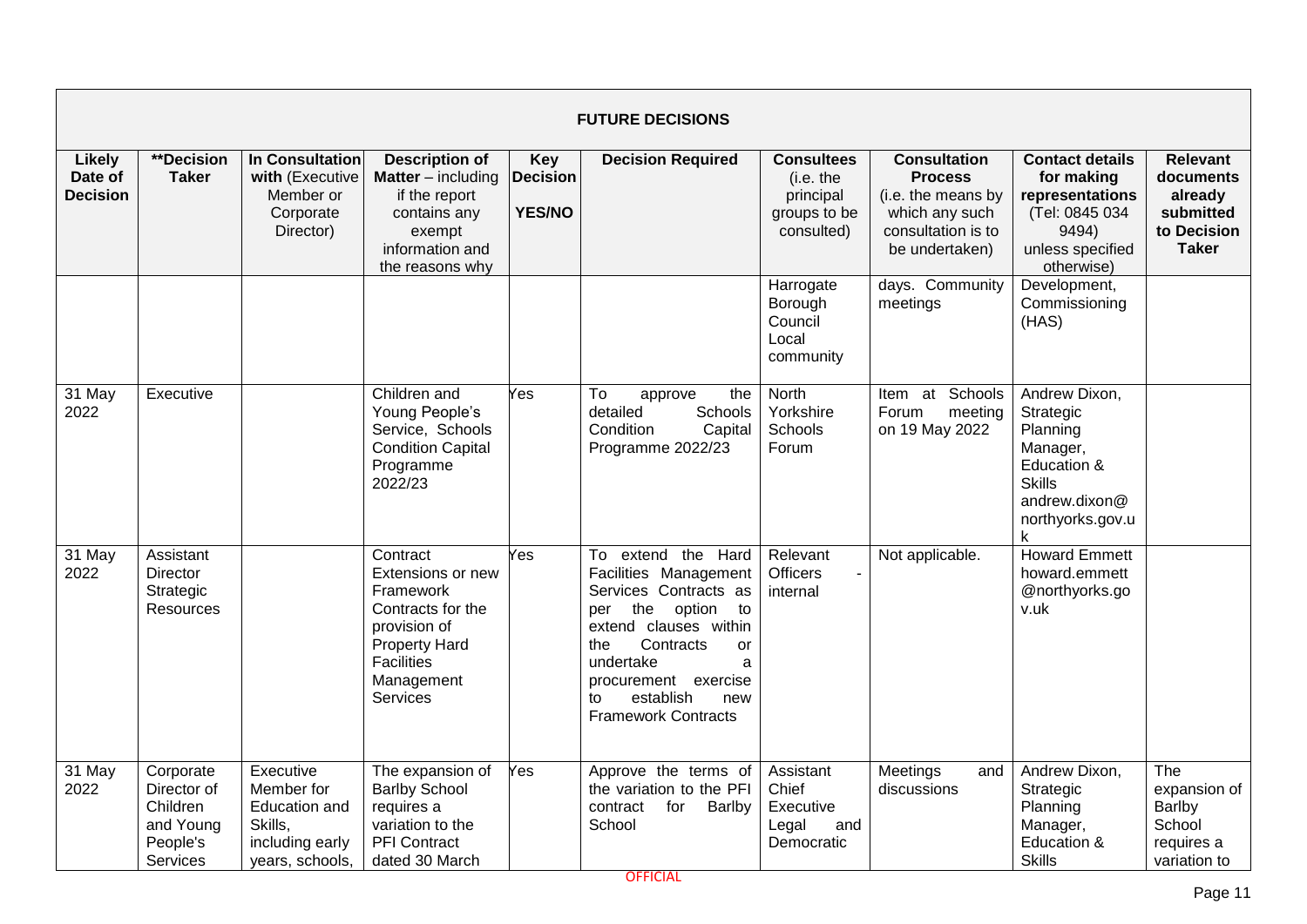|                                             |                                                                                                                                                                                                                 |                                                                                                                  |                                                                                                                                       |                                         | <b>FUTURE DECISIONS</b>                                                                                                   |                                                                                                                                              |                                                                                                                                                                                                                                                                                                                                                     |                                                                                                                       |                                                                                                |
|---------------------------------------------|-----------------------------------------------------------------------------------------------------------------------------------------------------------------------------------------------------------------|------------------------------------------------------------------------------------------------------------------|---------------------------------------------------------------------------------------------------------------------------------------|-----------------------------------------|---------------------------------------------------------------------------------------------------------------------------|----------------------------------------------------------------------------------------------------------------------------------------------|-----------------------------------------------------------------------------------------------------------------------------------------------------------------------------------------------------------------------------------------------------------------------------------------------------------------------------------------------------|-----------------------------------------------------------------------------------------------------------------------|------------------------------------------------------------------------------------------------|
| <b>Likely</b><br>Date of<br><b>Decision</b> | **Decision<br><b>Taker</b>                                                                                                                                                                                      | In Consultation<br>with (Executive<br>Member or<br>Corporate<br>Director)                                        | <b>Description of</b><br><b>Matter</b> $-$ including<br>if the report<br>contains any<br>exempt<br>information and<br>the reasons why | Key<br><b>Decision</b><br><b>YES/NO</b> | <b>Decision Required</b>                                                                                                  | <b>Consultees</b><br>(i.e. the<br>principal<br>groups to be<br>consulted)                                                                    | <b>Consultation</b><br><b>Process</b><br>(i.e. the means by<br>which any such<br>consultation is to<br>be undertaken)                                                                                                                                                                                                                               | <b>Contact details</b><br>for making<br>representations<br>(Tel: 0845 034<br>9494)<br>unless specified<br>otherwise)  | <b>Relevant</b><br>documents<br>already<br>submitted<br>to Decision<br><b>Taker</b>            |
|                                             |                                                                                                                                                                                                                 | apprenticeship<br>s, FE colleges<br>& UTC`s, and<br>engagement<br>with the skills<br>agenda of the<br><b>LEP</b> | 2001 between<br>NYCC and the<br>school provider                                                                                       |                                         |                                                                                                                           | Services                                                                                                                                     |                                                                                                                                                                                                                                                                                                                                                     | andrew.dixon@<br>northyorks.gov.u<br>k                                                                                | the PFI<br>Contract<br>dated 30<br>March 2001<br>between<br>NYCC and<br>the school<br>provider |
| 7 Jun<br>2022                               | Executive<br>Member for<br>Education<br>and Skills,<br>including<br>early years,<br>schools,<br>apprentices<br>hips, FE<br>colleges &<br>UTC`s, and<br>engagement<br>with the<br>skills<br>agenda of<br>the LEP |                                                                                                                  | Review of Special<br>Educational<br>Needs and<br><b>Disabilities</b><br>Provision                                                     | Yes                                     | To consider feedback<br>from first consultation<br>and seeking approval<br>next stage of<br>for<br>consultation.          | Parents<br>Carers,<br>Professionals<br>children and<br>young<br>people,<br>special<br>schools<br>and<br><b>North</b><br>Yorkshire<br>schools | The<br>consultation<br>follow the<br>will<br>statutory process.<br>All details of the<br>consultation will<br>be available on<br>the NYCC public<br>website;<br>alternative<br>formats can be<br>provided<br>upon<br>request.<br>Responses<br>to<br>Jane Le Sage,<br>Assistant Director<br>Inclusion<br>Email:<br>Jane.LeSage@no<br>rthyorks.gov.uk | Chris Reynolds,<br>Head of SEND<br>Strategic<br>Planning and<br>Resources<br>chris.reynolds@<br>northyorks.gov.u<br>k |                                                                                                |
| 7 Jun<br>2022                               | Corporate<br>Director of<br>Children<br>and Young<br>People's                                                                                                                                                   | Executive<br>Member for<br><b>Education and</b><br>Skills,<br>including early                                    | Adult Learning &<br><b>Skills Service</b><br>Fees 2022/23                                                                             | Yes                                     | To agree fee levels and<br>Fee<br>the<br>Policy<br>Statement for 2022/23.<br>Fee<br>levels<br>are<br>reviewed annually in | Not<br>applicable                                                                                                                            | Not applicable                                                                                                                                                                                                                                                                                                                                      | Ann<br>Featherstone,<br>Team Leader<br>Quality &<br>Curriculum                                                        |                                                                                                |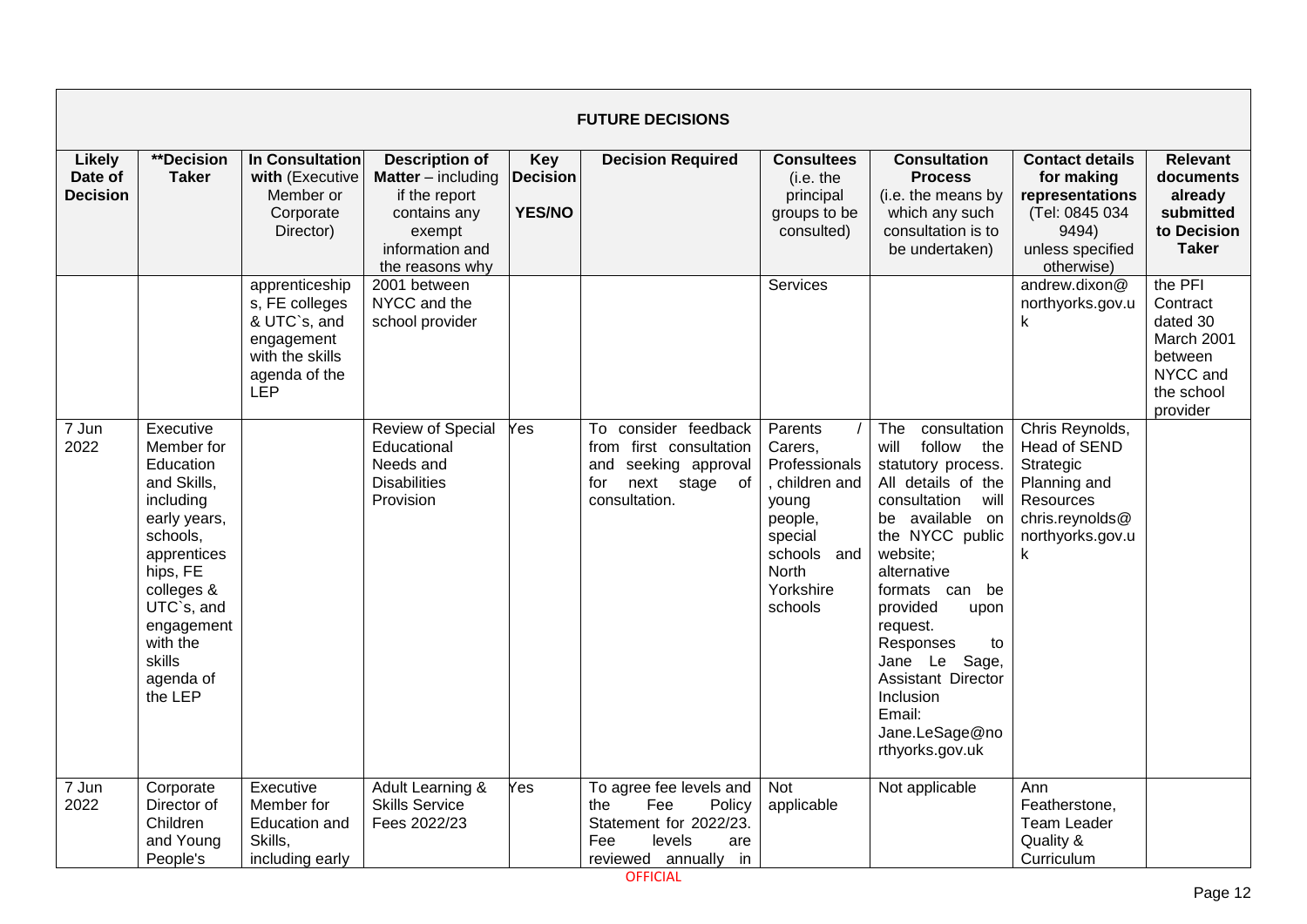|                                             | <b>FUTURE DECISIONS</b>           |                                                                                                                              |                                                                                                                                     |                                         |                                                                                                                                                                                             |                                                                           |                                                                                                                       |                                                                                                                                                                |                                                                                     |  |  |  |
|---------------------------------------------|-----------------------------------|------------------------------------------------------------------------------------------------------------------------------|-------------------------------------------------------------------------------------------------------------------------------------|-----------------------------------------|---------------------------------------------------------------------------------------------------------------------------------------------------------------------------------------------|---------------------------------------------------------------------------|-----------------------------------------------------------------------------------------------------------------------|----------------------------------------------------------------------------------------------------------------------------------------------------------------|-------------------------------------------------------------------------------------|--|--|--|
| <b>Likely</b><br>Date of<br><b>Decision</b> | <b>**Decision</b><br><b>Taker</b> | <b>In Consultation</b><br>with (Executive<br>Member or<br>Corporate<br>Director)                                             | <b>Description of</b><br><b>Matter</b> – including<br>if the report<br>contains any<br>exempt<br>information and<br>the reasons why | Key<br><b>Decision</b><br><b>YES/NO</b> | <b>Decision Required</b>                                                                                                                                                                    | <b>Consultees</b><br>(i.e. the<br>principal<br>groups to be<br>consulted) | <b>Consultation</b><br><b>Process</b><br>(i.e. the means by<br>which any such<br>consultation is to<br>be undertaken) | <b>Contact details</b><br>for making<br>representations<br>(Tel: 0845 034<br>9494)<br>unless specified<br>otherwise)                                           | <b>Relevant</b><br>documents<br>already<br>submitted<br>to Decision<br><b>Taker</b> |  |  |  |
|                                             | Services                          | years, schools,<br>apprenticeship<br>s, FE colleges<br>& UTC`s, and<br>engagement<br>with the skills<br>agenda of the<br>LEP |                                                                                                                                     |                                         | line with the Council's<br>and<br>Charges<br>Fees<br>Strategy.                                                                                                                              |                                                                           |                                                                                                                       | ann.featherston<br>e@northyorks.g<br>ov.uk                                                                                                                     |                                                                                     |  |  |  |
| 21 Jun<br>2022                              | Executive                         |                                                                                                                              | Q4 Performance<br>Monitoring and<br><b>Budget Report</b>                                                                            | Yes                                     | Financial<br>and<br>Performance<br>Monitoring<br>report<br>Revenue<br>including:<br>Plan; Capital<br>Plan;<br>Treasury Management<br>and<br>Prudential<br>Indicators.                       | Management<br><b>Board</b>                                                |                                                                                                                       | Gary Fielding,<br>Corporate<br>Director for<br>Strategic<br>Resources<br>gary.fielding@n<br>orthyorks.gov.uk                                                   |                                                                                     |  |  |  |
| 21 Jun<br>2022                              | Executive                         |                                                                                                                              | Care market<br>proposals for<br>South Craven                                                                                        | No.                                     | To update Executive<br>on proposals for the<br>development of<br>the<br>adult<br>social<br>care<br>South<br>market<br>in<br>secure<br>Craven<br>and<br>formal approval for the<br>proposals | Local<br>stakeholders                                                     | Stakeholder<br>meetings                                                                                               | Michael Rudd,<br>Head of Housing<br>Marketing<br>Development<br>(Commissioning)<br>. Health and<br><b>Adult Services</b><br>michael.rudd@n<br>orthyorks.gov.uk |                                                                                     |  |  |  |
| 21 Jun<br>2022                              | Executive                         | Executive<br>Member for<br><b>Adult Social</b><br>Care & Health<br>Integration, incl                                         | Re-procurement<br>or in-sourcing of<br><b>Shared Lives</b><br>Scheme                                                                | Yes                                     | To seek approval to re-<br>procure or in-source<br>Shared<br>the<br>Lives<br>Scheme                                                                                                         | <b>No</b><br>formal<br>consultation.<br>An<br>engagement<br>process will  | N/A                                                                                                                   | Adam Gray,<br>Commissioning<br>Manager, Health<br>and Adult<br>Services                                                                                        |                                                                                     |  |  |  |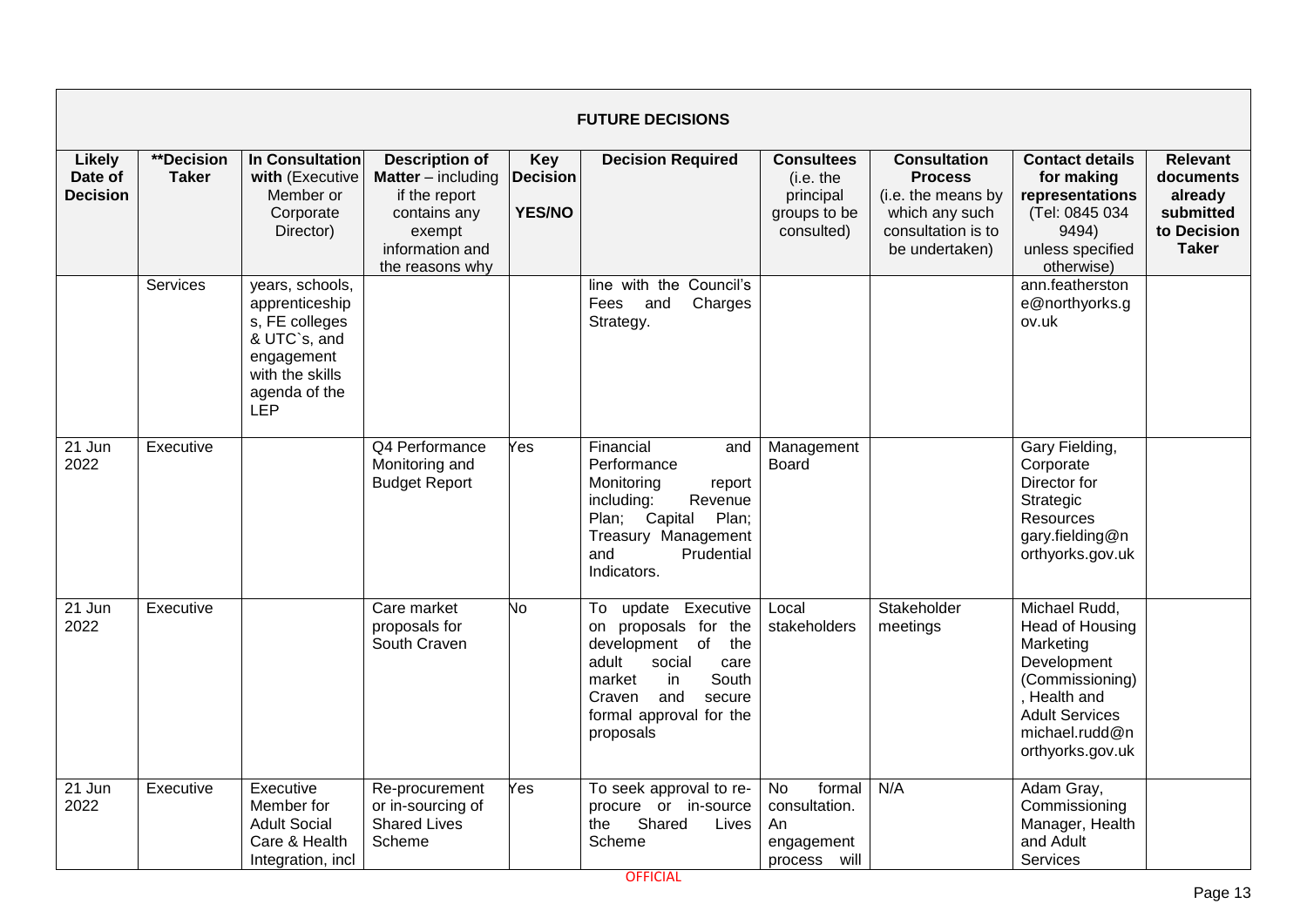|                                             | <b>FUTURE DECISIONS</b>                                                                                                                                           |                                                                                                                                                                                                            |                                                                                                                                       |                                         |                                                                                            |                                                                                               |                                                                                                                       |                                                                                                                      |                                                                                     |  |  |  |
|---------------------------------------------|-------------------------------------------------------------------------------------------------------------------------------------------------------------------|------------------------------------------------------------------------------------------------------------------------------------------------------------------------------------------------------------|---------------------------------------------------------------------------------------------------------------------------------------|-----------------------------------------|--------------------------------------------------------------------------------------------|-----------------------------------------------------------------------------------------------|-----------------------------------------------------------------------------------------------------------------------|----------------------------------------------------------------------------------------------------------------------|-------------------------------------------------------------------------------------|--|--|--|
| <b>Likely</b><br>Date of<br><b>Decision</b> | **Decision<br><b>Taker</b>                                                                                                                                        | In Consultation<br>with (Executive<br>Member or<br>Corporate<br>Director)                                                                                                                                  | <b>Description of</b><br><b>Matter</b> $-$ including<br>if the report<br>contains any<br>exempt<br>information and<br>the reasons why | Key<br><b>Decision</b><br><b>YES/NO</b> | <b>Decision Required</b>                                                                   | <b>Consultees</b><br>(i.e. the<br>principal<br>groups to be<br>consulted)                     | <b>Consultation</b><br><b>Process</b><br>(i.e. the means by<br>which any such<br>consultation is to<br>be undertaken) | <b>Contact details</b><br>for making<br>representations<br>(Tel: 0845 034<br>9494)<br>unless specified<br>otherwise) | <b>Relevant</b><br>documents<br>already<br>submitted<br>to Decision<br><b>Taker</b> |  |  |  |
|                                             |                                                                                                                                                                   | Health &<br>Wellbeing<br>Board and<br>Extra Care,<br>Executive<br>Member for<br>Public Health,<br>Prevention and<br>Supported<br>Housing,<br>including<br>Sustainability<br>and<br>Transformation<br>Plans |                                                                                                                                       |                                         |                                                                                            | take<br>place<br>with<br>interested<br>parties.                                               |                                                                                                                       | 01609 797276                                                                                                         |                                                                                     |  |  |  |
| 24 Jun<br>2022<br>24 Jun<br>2022            | <b>Business</b><br>and<br>Environment<br>al Services -<br>Executive<br>Members &<br>Corporate<br><b>Director</b><br>Meetings<br>Executive<br>Member for<br>Access | Corporate<br>Director of<br><b>Business and</b><br>Environmental<br>Services,<br>Corporate<br>Director of<br>Strategic<br>Resources                                                                        | Levelling Up Fund<br>Bid - submission<br>and acceptance                                                                               | Yes                                     | Seek<br>approval<br>to<br>submit bid for funding<br>and accept funding, if<br>successful   | Corporate<br>Director<br><b>BES</b><br>and<br>Corporate<br>Director<br>Strategic<br>Resources | $\sf k$                                                                                                               | Keisha Moore<br>keisha.moore@<br>northyorks.gov.u<br>k<br>keisha.moore@<br>northyorks.gov.u<br>k                     |                                                                                     |  |  |  |
| 19 Jul<br>2022                              | Executive                                                                                                                                                         |                                                                                                                                                                                                            | <b>Ethical Decision</b><br>Making<br>Framework<br>Review                                                                              | Yes                                     | To update members on<br>the review<br>of the<br>Ethical<br>Decision<br>Making<br>Framework | <b>NYCC</b><br>Adult<br>Social<br>Care<br>(ASC)<br>staff<br>who<br>have                       | Meetings<br>and<br>correspondence                                                                                     | Chris Jones-<br>King, Assistant<br><b>Director Adult</b><br>Social Care,                                             |                                                                                     |  |  |  |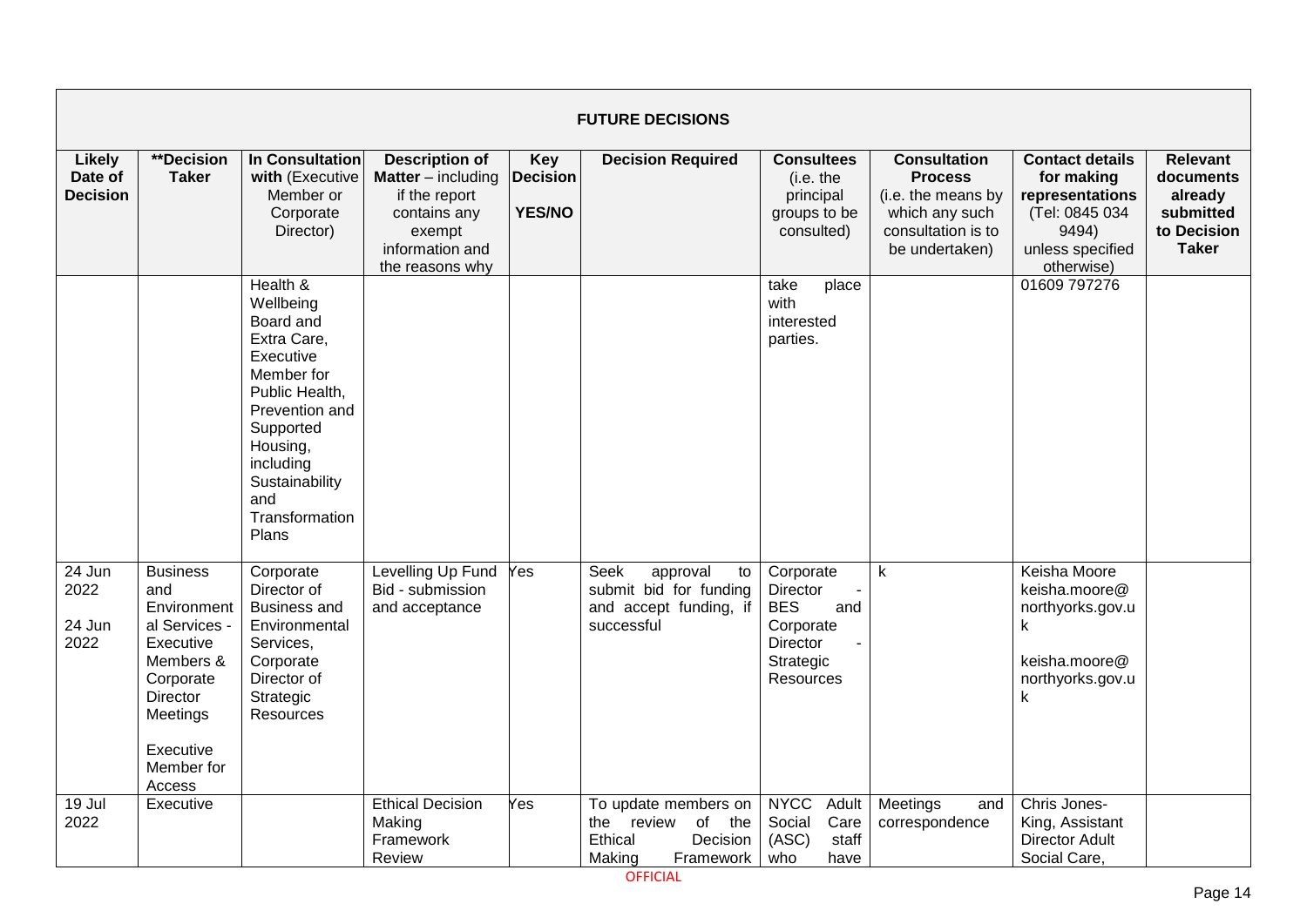|                                             | <b>FUTURE DECISIONS</b>    |                                                                           |                                                                                                                                     |                                                |                                                                                                                                                                                                  |                                                                                                                                           |                                                                                                                                                                                                                                                       |                                                                                                                                               |                                                                                     |  |  |  |
|---------------------------------------------|----------------------------|---------------------------------------------------------------------------|-------------------------------------------------------------------------------------------------------------------------------------|------------------------------------------------|--------------------------------------------------------------------------------------------------------------------------------------------------------------------------------------------------|-------------------------------------------------------------------------------------------------------------------------------------------|-------------------------------------------------------------------------------------------------------------------------------------------------------------------------------------------------------------------------------------------------------|-----------------------------------------------------------------------------------------------------------------------------------------------|-------------------------------------------------------------------------------------|--|--|--|
| <b>Likely</b><br>Date of<br><b>Decision</b> | **Decision<br><b>Taker</b> | In Consultation<br>with (Executive<br>Member or<br>Corporate<br>Director) | <b>Description of</b><br><b>Matter</b> – including<br>if the report<br>contains any<br>exempt<br>information and<br>the reasons why | <b>Key</b><br><b>Decision</b><br><b>YES/NO</b> | <b>Decision Required</b>                                                                                                                                                                         | <b>Consultees</b><br>(i.e. the<br>principal<br>groups to be<br>consulted)                                                                 | <b>Consultation</b><br><b>Process</b><br>(i.e. the means by<br>which any such<br>consultation is to<br>be undertaken)                                                                                                                                 | <b>Contact details</b><br>for making<br>representations<br>(Tel: 0845 034<br>9494)<br>unless specified<br>otherwise)                          | <b>Relevant</b><br>documents<br>already<br>submitted<br>to Decision<br><b>Taker</b> |  |  |  |
|                                             |                            |                                                                           |                                                                                                                                     |                                                | undertaken<br>in<br>April<br>2022<br>with<br>recommendations and<br>proposals<br>for future<br>application.                                                                                      | the<br>used<br>framework,<br>lead officers<br>including<br>Governance,<br>Practice and<br>members of<br><b>ASC</b><br>leadership<br>team. |                                                                                                                                                                                                                                                       | Care and<br>Support, Richard<br>Webb,<br>Corporate<br>Director of<br><b>Health and Adult</b><br>Services<br>lisa.moore@nort<br>hyorks.gov.uk, |                                                                                     |  |  |  |
| 19 Jul<br>2022                              | Executive                  |                                                                           | Approval to<br>implement the<br>Local Area SEND<br>Strategy                                                                         | Yes                                            | Approval to implement<br>the Local Area SEND<br>Strategy<br>(following<br>public<br>consultation)<br>and<br>recommendation<br>Full<br>Council<br>to<br>for<br>of<br>the<br>adoption<br>strategy. | Not<br>applicable                                                                                                                         | Not applicable                                                                                                                                                                                                                                        | Chris Reynolds,<br>Head of SEND<br>Strategic<br>Planning and<br><b>Resources</b><br>chris.reynolds@<br>northyorks.gov.u<br>k                  |                                                                                     |  |  |  |
| 19 Jul<br>2022                              | Executive                  |                                                                           | Review of Special<br>Educational<br>Needs and<br><b>Disabilities</b><br>Provision                                                   | Yes                                            | Feedback from school<br>organisation<br>consultation<br>and<br>to<br>request publication of<br>statutory notices<br>as<br>appropriate.                                                           | Parents<br>Carers,<br>Professionals<br>, children and<br>young<br>people,<br>Special<br>Schools and<br>North<br>Yorkshire<br>Schools      | consultation<br><b>The</b><br>follow the<br>will<br>statutory process.<br>All details of the<br>consultation will<br>be available on<br>the NYCC public<br>website:<br>alternative<br>formats can be<br>provided<br>upon<br>request. In writing<br>to | Chris Reynolds,<br>Head of SEND<br>Strategic<br>Planning and<br>Resources<br>chris.reynolds@<br>northyorks.gov.u<br>$\mathsf{k}$              |                                                                                     |  |  |  |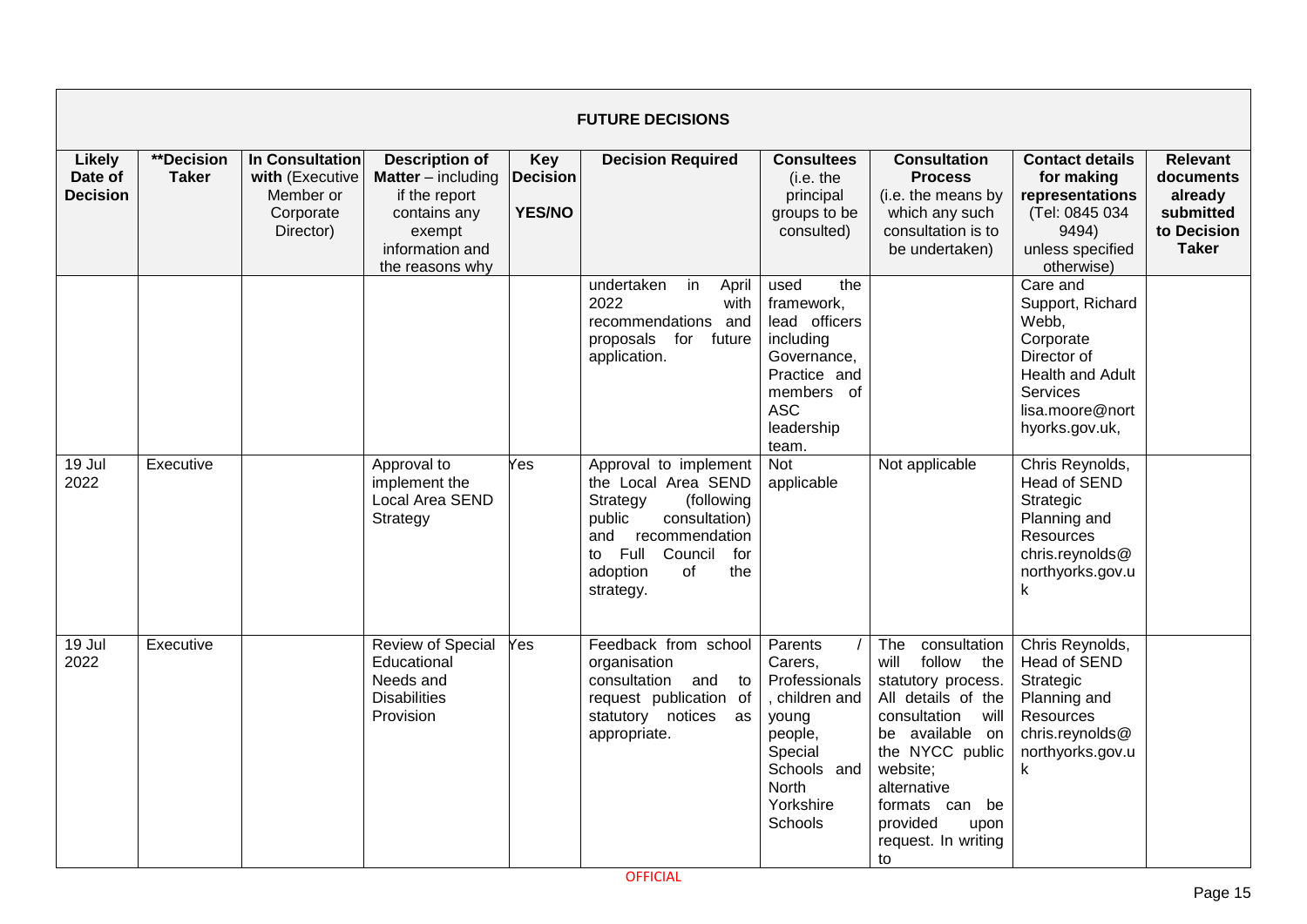|                                             | <b>FUTURE DECISIONS</b>    |                                                                           |                                                                                                                                     |                                                |                                                                                                                                                                                                                                   |                                                                                                                                 |                                                                                                                       |                                                                                                                                               |                                                                                     |  |  |  |
|---------------------------------------------|----------------------------|---------------------------------------------------------------------------|-------------------------------------------------------------------------------------------------------------------------------------|------------------------------------------------|-----------------------------------------------------------------------------------------------------------------------------------------------------------------------------------------------------------------------------------|---------------------------------------------------------------------------------------------------------------------------------|-----------------------------------------------------------------------------------------------------------------------|-----------------------------------------------------------------------------------------------------------------------------------------------|-------------------------------------------------------------------------------------|--|--|--|
| <b>Likely</b><br>Date of<br><b>Decision</b> | **Decision<br><b>Taker</b> | In Consultation<br>with (Executive<br>Member or<br>Corporate<br>Director) | <b>Description of</b><br><b>Matter</b> – including<br>if the report<br>contains any<br>exempt<br>information and<br>the reasons why | <b>Key</b><br><b>Decision</b><br><b>YES/NO</b> | <b>Decision Required</b>                                                                                                                                                                                                          | <b>Consultees</b><br>(i.e. the<br>principal<br>groups to be<br>consulted)                                                       | <b>Consultation</b><br><b>Process</b><br>(i.e. the means by<br>which any such<br>consultation is to<br>be undertaken) | <b>Contact details</b><br>for making<br>representations<br>(Tel: 0845 034<br>9494)<br>unless specified<br>otherwise)                          | <b>Relevant</b><br>documents<br>already<br>submitted<br>to Decision<br><b>Taker</b> |  |  |  |
|                                             |                            |                                                                           |                                                                                                                                     |                                                |                                                                                                                                                                                                                                   |                                                                                                                                 | jane.lesage@nort<br>hyorks.gov.uk                                                                                     |                                                                                                                                               |                                                                                     |  |  |  |
| 19 Jul<br>2022                              | Executive                  |                                                                           | S75 Agreements<br>for Harrogate and<br><b>Rural Alliance</b>                                                                        | Yes                                            | consider revised<br>To<br>S75 commissioner and<br>provider<br>agreements<br>the<br>integrated<br>for<br>community health and<br>social care services in<br>the Harrogate District<br>and<br>agree<br>the<br>proposed consultation | <b>NHS</b><br>Commission<br>ers<br>and<br>Providers                                                                             | Correspondence,<br>meetings<br>and<br>Council website                                                                 | Chris Jones-<br>King, Assistant<br><b>Director Adult</b><br>Social Care,<br>Care and<br>Support<br>chris.jones-<br>king@northyork<br>s.gov.uk |                                                                                     |  |  |  |
| 19 Jul<br>2022                              | Executive                  |                                                                           | A59 Kex Gill<br><b>Diversion Contract</b><br>Award                                                                                  | Yes                                            | To inform members of<br>the outcome of the<br>tendering process and<br>seek approval to award<br>the A59 Kex Gill<br>diversion contract                                                                                           | Executive<br><b>Members</b><br>and<br>Management<br>Board at the<br>informal<br>Executive<br>meeting held<br>on 6 July<br>2021. | N/A                                                                                                                   | Mark Hugill,<br>Senior Engineer,<br>Highways &<br>Transportation<br>mark.hugill@nor<br>thyorks.gov.uk                                         |                                                                                     |  |  |  |
| $19$ Jul<br>2022                            | Executive                  |                                                                           | Creation of a<br>wholly owned<br>Council company<br>providing ICT and<br>connectivity<br>services                                   | Yes                                            | Creation of a wholly<br>owned<br>trading<br>to provide<br>company<br>ICT and<br>connectivity<br>services.                                                                                                                         | Executive<br>Members.                                                                                                           | Report<br>and<br>meetings.                                                                                            | Barry Khan,<br><b>Assistant Chief</b><br>Executive (Legal<br>& Democratic<br>Services)<br>barry.khan@nort<br>hyorks.gov.uk                    |                                                                                     |  |  |  |
| 19 Jul<br>2022                              | Executive                  |                                                                           | <b>Outdoor Learning</b><br>Service                                                                                                  | Yes                                            | To<br>consider<br>the<br>of<br>outcome<br>the<br>strategic review and full<br>business case for the                                                                                                                               | Not<br>applicable                                                                                                               | Not applicable                                                                                                        | Amanda<br>Newbold,<br>Assistant<br>Director,                                                                                                  |                                                                                     |  |  |  |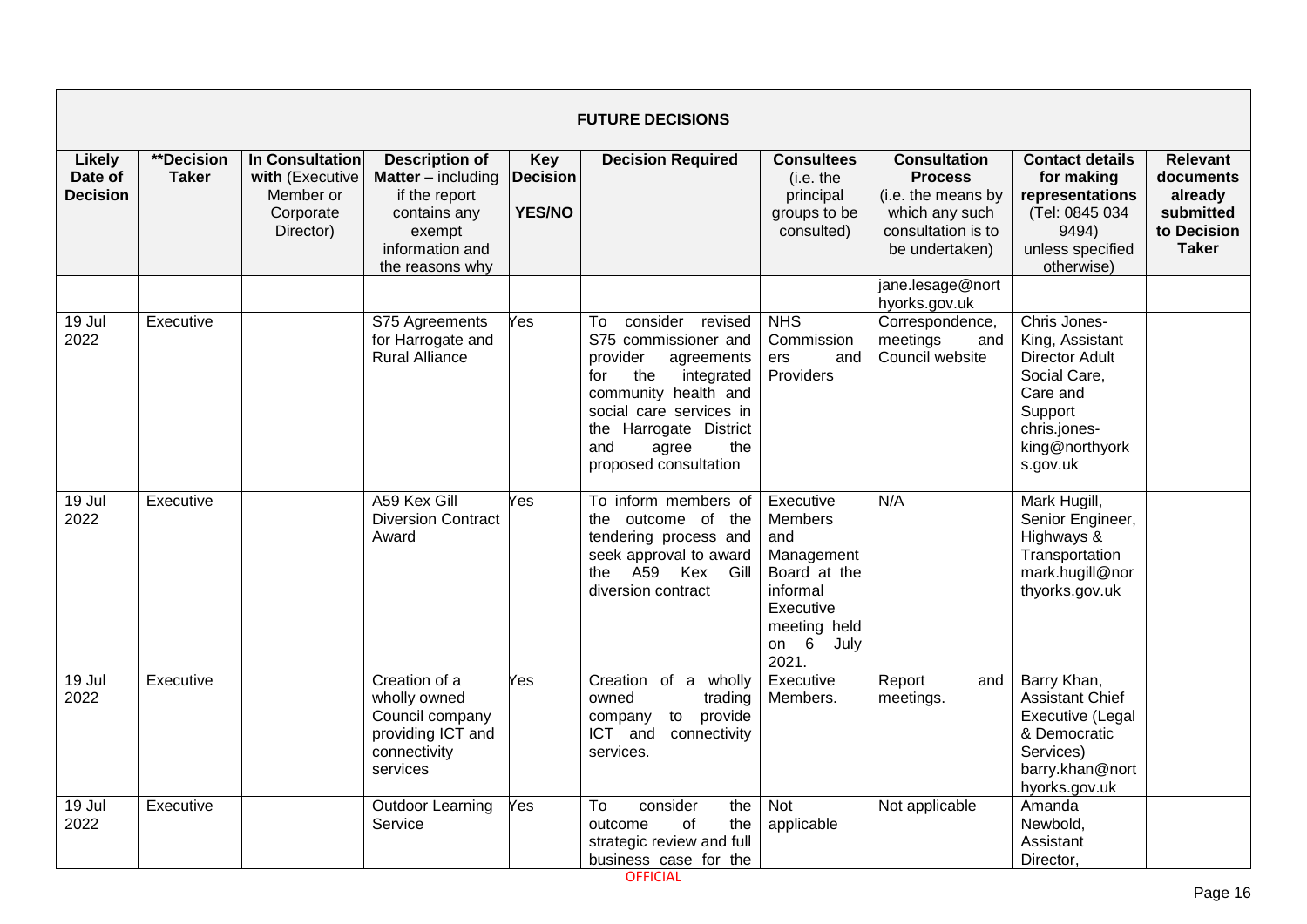|                                             | <b>FUTURE DECISIONS</b>    |                                                                           |                                                                                                                                                                                             |                                                |                                                                                                                                                                                                                                                     |                                                                                                   |                                                                                                                                                                 |                                                                                                                                                        |                                                                                     |  |  |  |
|---------------------------------------------|----------------------------|---------------------------------------------------------------------------|---------------------------------------------------------------------------------------------------------------------------------------------------------------------------------------------|------------------------------------------------|-----------------------------------------------------------------------------------------------------------------------------------------------------------------------------------------------------------------------------------------------------|---------------------------------------------------------------------------------------------------|-----------------------------------------------------------------------------------------------------------------------------------------------------------------|--------------------------------------------------------------------------------------------------------------------------------------------------------|-------------------------------------------------------------------------------------|--|--|--|
| <b>Likely</b><br>Date of<br><b>Decision</b> | **Decision<br><b>Taker</b> | In Consultation<br>with (Executive<br>Member or<br>Corporate<br>Director) | <b>Description of</b><br><b>Matter</b> – including<br>if the report<br>contains any<br>exempt<br>information and<br>the reasons why                                                         | <b>Key</b><br><b>Decision</b><br><b>YES/NO</b> | <b>Decision Required</b>                                                                                                                                                                                                                            | <b>Consultees</b><br>(i.e. the<br>principal<br>groups to be<br>consulted)                         | <b>Consultation</b><br><b>Process</b><br>(i.e. the means by<br>which any such<br>consultation is to<br>be undertaken)                                           | <b>Contact details</b><br>for making<br>representations<br>(Tel: 0845 034<br>9494)<br>unless specified<br>otherwise)                                   | <b>Relevant</b><br>documents<br>already<br>submitted<br>to Decision<br><b>Taker</b> |  |  |  |
|                                             |                            |                                                                           |                                                                                                                                                                                             |                                                | Outdoor<br>Learning<br>Service.                                                                                                                                                                                                                     |                                                                                                   |                                                                                                                                                                 | Education &<br><b>Skills</b><br>amanda.newbol<br>d@northyorks.g<br>ov.uk                                                                               |                                                                                     |  |  |  |
| 19 Jul<br>2022                              | Executive                  |                                                                           | Decision on<br>whether to<br>proceed with a<br>Community<br>Governance<br>Review                                                                                                            | Yes                                            | Decision on whether to<br>proceed<br>with<br>a<br>Community<br>Governance Review to<br>restructure<br>non<br>parished<br>in<br>areas<br>Harrogate<br>and<br>Scarborough that will<br>be governed<br>in<br>the<br>interim by<br>Charter<br>Trustees. | If a CGR is<br>undertaken<br>there will be<br>public<br>consultation<br>within<br>the<br>process. | If approved the<br>CGR process will<br>involve consulting<br>with the public of<br>the relevant area.                                                           | Barry Khan,<br><b>Assistant Chief</b><br>Executive (Legal<br>& Democratic<br>Services)<br>barry.khan@nort<br>hyorks.gov.uk                             |                                                                                     |  |  |  |
| 20 Jul<br>2022                              | County<br>Council          |                                                                           | Approval of<br>Revised Planning<br>Enforcement and<br><b>Monitoring Policy</b>                                                                                                              | Ю                                              | Seek approval for the<br>Planning<br>proposed<br>Enforcement<br>and<br><b>Monitoring Policy</b>                                                                                                                                                     | Executive<br>22<br>March<br>2022                                                                  |                                                                                                                                                                 | Vicky Perkin,<br>Head of<br>Planning<br>Services<br>vicky.perkin@no<br>rthyorks.gov.uk                                                                 |                                                                                     |  |  |  |
| 20 Jul<br>2022                              | County<br>Council          |                                                                           | <b>Annual Overview</b><br>and Scrutiny<br>Report 2021/22 -<br>A review of the<br>work of overview<br>and scrutiny<br>committees in<br>2021/22 and<br>looking ahead to<br>the work that will | No                                             | Approve the annual<br>report of the Council's<br>five thematic overview<br>and<br>scrutiny<br>committees                                                                                                                                            | Scrutiny<br>Board                                                                                 | Email distribution<br>of the final draft of<br>the report to the<br>Chairs of<br>the<br>Council's<br>five<br>thematic overview<br>and<br>scrutiny<br>committees | Daniel Harry,<br>Democratic<br>Services and<br>Scrutiny<br>Manager,<br>Christine<br>Phillipson,<br>Democratic<br>Services &<br><b>Scrutiny Officer</b> |                                                                                     |  |  |  |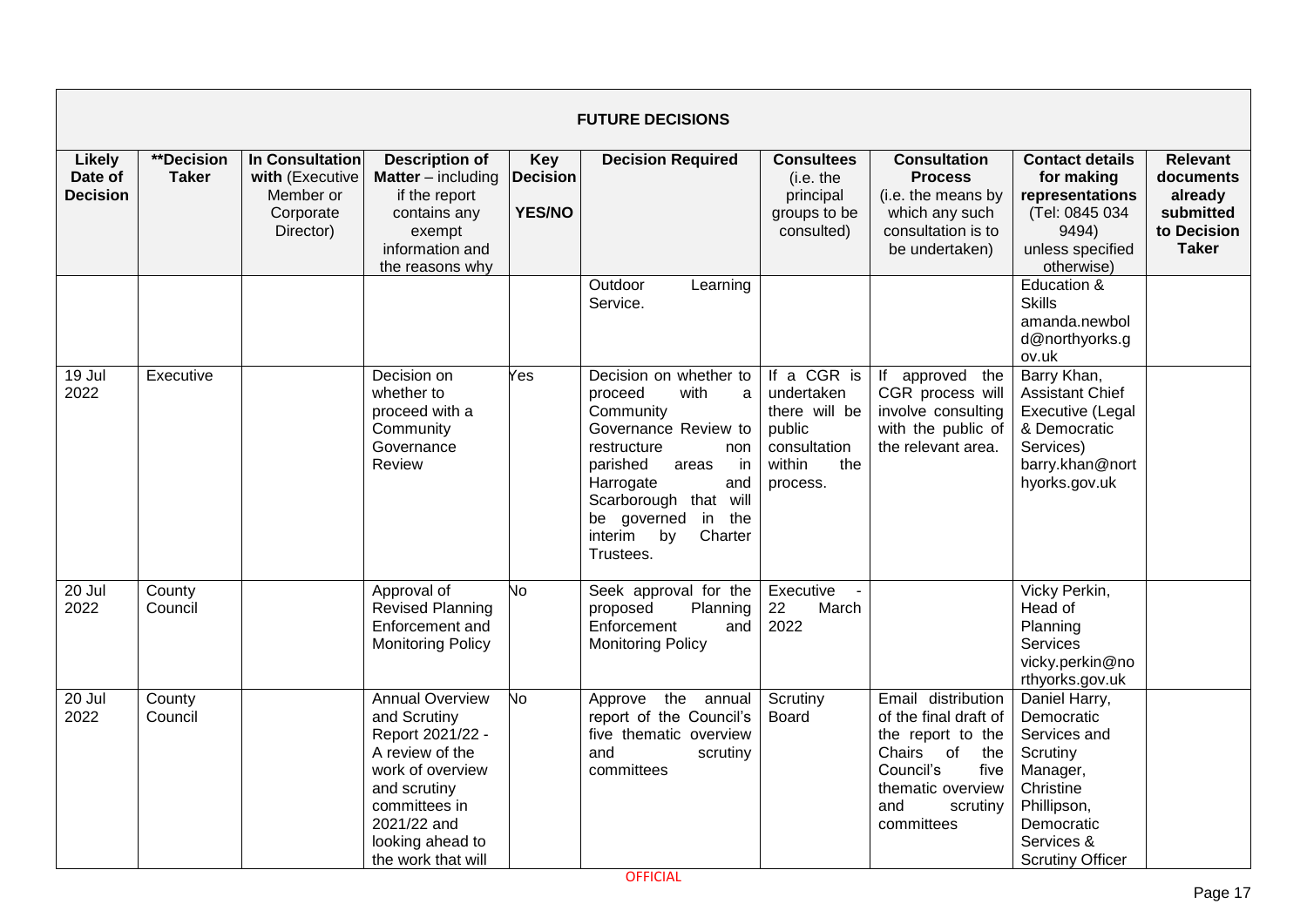|                                             | <b>FUTURE DECISIONS</b>                                       |                                                                                  |                                                                                                                                     |                                                |                                                                                                                                                                           |                                                                           |                                                                                                                       |                                                                                                                      |                                                                                     |  |  |  |
|---------------------------------------------|---------------------------------------------------------------|----------------------------------------------------------------------------------|-------------------------------------------------------------------------------------------------------------------------------------|------------------------------------------------|---------------------------------------------------------------------------------------------------------------------------------------------------------------------------|---------------------------------------------------------------------------|-----------------------------------------------------------------------------------------------------------------------|----------------------------------------------------------------------------------------------------------------------|-------------------------------------------------------------------------------------|--|--|--|
| <b>Likely</b><br>Date of<br><b>Decision</b> | <b>**Decision</b><br><b>Taker</b>                             | <b>In Consultation</b><br>with (Executive<br>Member or<br>Corporate<br>Director) | <b>Description of</b><br><b>Matter</b> – including<br>if the report<br>contains any<br>exempt<br>information and<br>the reasons why | <b>Key</b><br><b>Decision</b><br><b>YES/NO</b> | <b>Decision Required</b>                                                                                                                                                  | <b>Consultees</b><br>(i.e. the<br>principal<br>groups to be<br>consulted) | <b>Consultation</b><br><b>Process</b><br>(i.e. the means by<br>which any such<br>consultation is to<br>be undertaken) | <b>Contact details</b><br>for making<br>representations<br>(Tel: 0845 034<br>9494)<br>unless specified<br>otherwise) | <b>Relevant</b><br>documents<br>already<br>submitted<br>to Decision<br><b>Taker</b> |  |  |  |
|                                             |                                                               |                                                                                  | be undertaken in<br>2022/23                                                                                                         |                                                |                                                                                                                                                                           |                                                                           |                                                                                                                       | daniel.harry@no<br>rthyorks.gov.uk;<br>christine.phillips<br>on@northyorks.<br>gov.uk,                               |                                                                                     |  |  |  |
| 20 Jul<br>2022                              | County<br>Council                                             |                                                                                  | Children in Care<br>and Care Leavers<br>Strategy                                                                                    | Yes                                            | of<br>Approval<br>the<br>Children in Care and<br>Care Leavers Strategy<br>2021-2024                                                                                       |                                                                           |                                                                                                                       | <b>Mel Hutchinson</b><br>mel.hutchinson<br>@northyorks.go<br>v.uk                                                    |                                                                                     |  |  |  |
| 1 Aug<br>2022                               | Assistant<br><b>Director</b><br>Strategic<br><b>Resources</b> |                                                                                  | Contract for<br>electricity supply<br>from the 1st April<br>2023                                                                    | Yes                                            | Framework<br><b>New</b><br>for<br>electricity supply (for<br>corporate<br>properties,<br>and<br><b>District</b><br>schools<br>Councils as part of<br>LGR)                 | Relevant<br>officers<br>internal                                          | Not applicable                                                                                                        | <b>Howard Emmett</b><br>howard.emmett<br>@northyorks.go<br>v.uk                                                      |                                                                                     |  |  |  |
| 5 Aug<br>2022                               | Assistant<br><b>Director</b><br>Strategic<br><b>Resources</b> |                                                                                  | Property<br>Consultancy<br><b>Services Contract</b>                                                                                 | Yes                                            | To directly<br>award a<br>Multi<br>Disciplinary<br>Services<br>Consultancy<br>Align<br>Contract<br>to<br>Partners a<br>Property<br>wholly owned Teckal<br>Company of NYCC | Relevant<br>officers<br>internal.                                         | Not applicable.                                                                                                       | <b>Howard Emmett</b><br>howard.emmett<br>@northyorks.go<br>v.uk                                                      |                                                                                     |  |  |  |
| 23 Aug<br>2022                              | Executive                                                     |                                                                                  | Q1 Performance<br>Monitoring and<br><b>Budget report</b>                                                                            | Yes                                            | Financial<br>and<br>Performance<br>Monitoring<br>report<br>Revenue<br>including:<br>Plan;<br>Capital<br>Plan;<br>Treasury Management<br>Prudential<br>and                 | Management<br><b>Board</b>                                                |                                                                                                                       | Gary Fielding,<br>Corporate<br>Director for<br>Strategic<br><b>Resources</b><br>gary.fielding@n<br>orthyorks.gov.uk  |                                                                                     |  |  |  |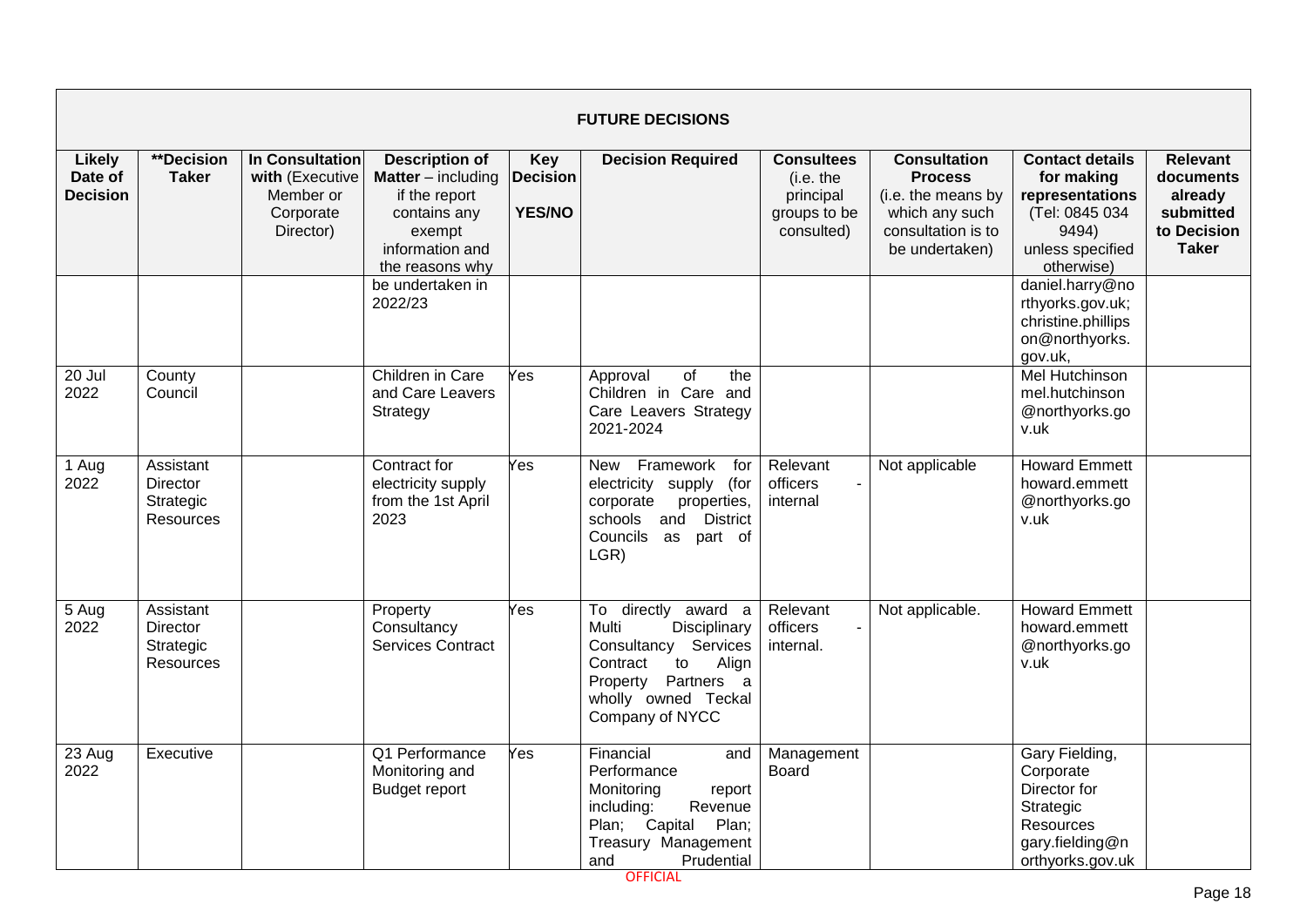|                                      | <b>FUTURE DECISIONS</b>                                                                                                                                                                                          |                                                                           |                                                                                                                                     |                                                |                                                                                                                                  |                                                                                                                |                                                                                                                       |                                                                                                                                                                             |                                                                                     |  |  |  |
|--------------------------------------|------------------------------------------------------------------------------------------------------------------------------------------------------------------------------------------------------------------|---------------------------------------------------------------------------|-------------------------------------------------------------------------------------------------------------------------------------|------------------------------------------------|----------------------------------------------------------------------------------------------------------------------------------|----------------------------------------------------------------------------------------------------------------|-----------------------------------------------------------------------------------------------------------------------|-----------------------------------------------------------------------------------------------------------------------------------------------------------------------------|-------------------------------------------------------------------------------------|--|--|--|
| Likely<br>Date of<br><b>Decision</b> | **Decision<br><b>Taker</b>                                                                                                                                                                                       | In Consultation<br>with (Executive<br>Member or<br>Corporate<br>Director) | <b>Description of</b><br><b>Matter</b> – including<br>if the report<br>contains any<br>exempt<br>information and<br>the reasons why | <b>Key</b><br><b>Decision</b><br><b>YES/NO</b> | <b>Decision Required</b>                                                                                                         | <b>Consultees</b><br>(i.e. the<br>principal<br>groups to be<br>consulted)                                      | <b>Consultation</b><br><b>Process</b><br>(i.e. the means by<br>which any such<br>consultation is to<br>be undertaken) | <b>Contact details</b><br>for making<br>representations<br>(Tel: 0845 034<br>9494)<br>unless specified<br>otherwise)                                                        | <b>Relevant</b><br>documents<br>already<br>submitted<br>to Decision<br><b>Taker</b> |  |  |  |
|                                      |                                                                                                                                                                                                                  |                                                                           |                                                                                                                                     |                                                | Indicators.                                                                                                                      |                                                                                                                |                                                                                                                       |                                                                                                                                                                             |                                                                                     |  |  |  |
| 26 Aug<br>2022<br>26 Aug<br>2022     | <b>Business</b><br>and<br>Environment<br>al Services -<br>Executive<br>Members &<br>Corporate<br><b>Director</b><br>Meetings<br>Corporate<br>Director of<br><b>Business</b><br>and<br>Environment<br>al Services | Executive<br>Member for<br>Access                                         | <b>Highways Capital</b><br>Programme -<br>Additional<br>Schemes                                                                     | Yes                                            | To<br>the<br>approve<br>addition<br>of<br>new<br>schemes to be added<br>the<br>to<br>Forward<br>Highways<br>Capital<br>Programme | Executive<br>Member<br>for<br>Access                                                                           | Meeting                                                                                                               | James Gilroy,<br>Team Leader,<br><b>Highway Asset</b><br>Management<br>highwayassetma<br>nagement@nort<br>hyorks.gov.uk<br>highwayassetma<br>nagement@nort<br>hyorks.gov.uk |                                                                                     |  |  |  |
| 6 Sep<br>2022                        | Executive                                                                                                                                                                                                        |                                                                           | North Yorkshire<br><b>Council Flood</b><br><b>Risk Management</b><br>Strategy                                                       | Yes                                            | Recommend<br>approval<br>North<br>Yorkshire<br>of<br>Council Flood<br>Risk<br><b>Management Strategy</b>                         | Various<br>partners/stak<br>eholders eg<br><b>District</b><br>Councils,<br>Parish<br>Councils and<br>residents | Various meetings,<br>on-line survey                                                                                   | Emily Mellalieu,<br>Development<br>Management<br>Team Leader<br>mark.henderson<br>@northyorks.go<br>v.uk                                                                    |                                                                                     |  |  |  |
| 20 Sep<br>2022                       | Executive                                                                                                                                                                                                        |                                                                           | S75 Agreements<br>for Harrogate and<br><b>Rural Alliance</b>                                                                        | Yes                                            | To consider feedback<br>from the consultation<br>and agree revised S75<br>agreements                                             | <b>NHS</b><br>Commission<br>and<br>ers<br>Providers                                                            | Correspondence<br>and meetings                                                                                        | Chris Jones-<br>King, Assistant<br><b>Director Adult</b><br>Social Care,<br>Care and<br>Support<br>chris.jones-                                                             |                                                                                     |  |  |  |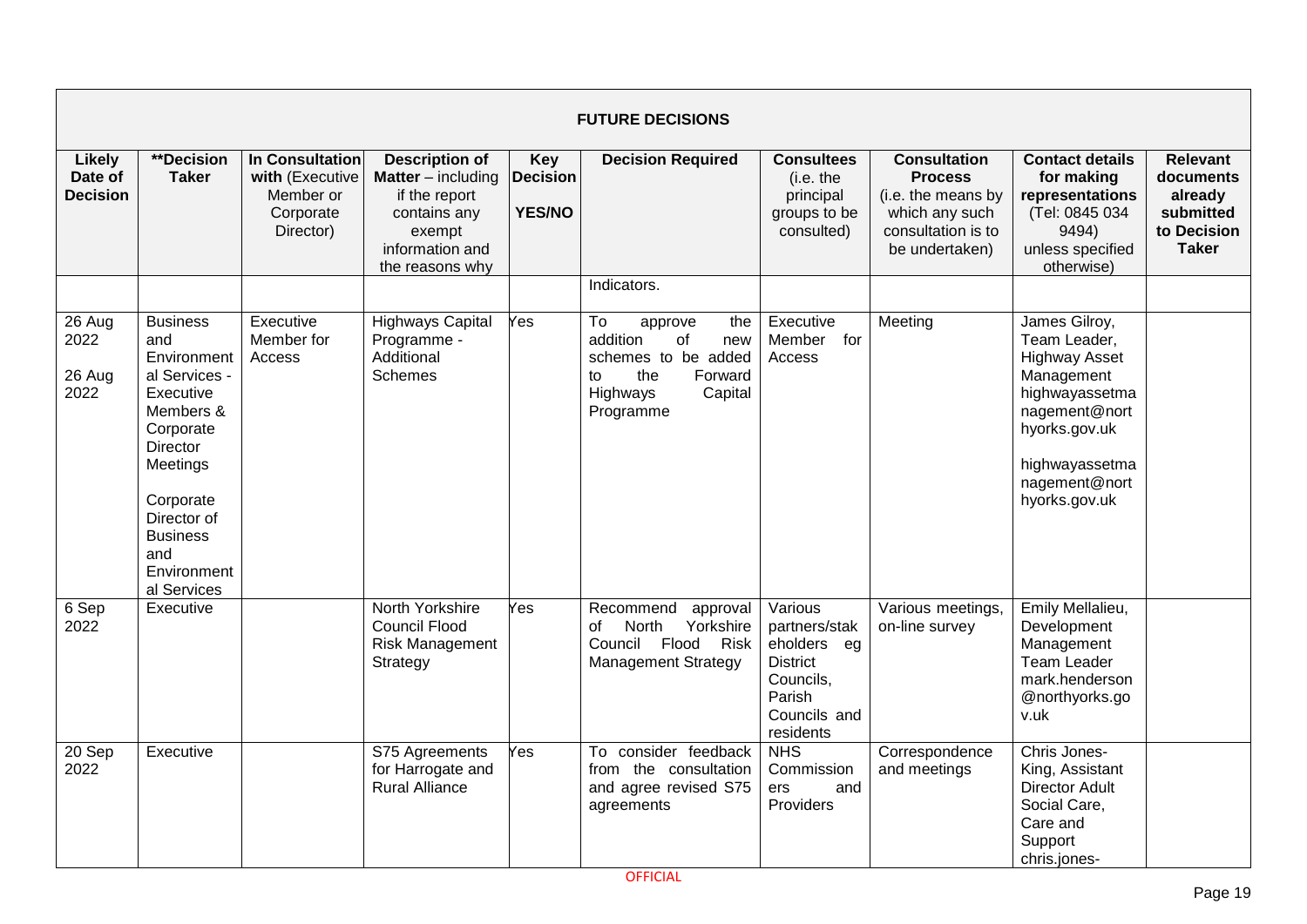|                                             | <b>FUTURE DECISIONS</b>           |                                                                           |                                                                                                                                     |                                                |                                                                                                                                                                               |                                                                                                                         |                                                                                                                       |                                                                                                                                                 |                                                                                     |  |  |  |
|---------------------------------------------|-----------------------------------|---------------------------------------------------------------------------|-------------------------------------------------------------------------------------------------------------------------------------|------------------------------------------------|-------------------------------------------------------------------------------------------------------------------------------------------------------------------------------|-------------------------------------------------------------------------------------------------------------------------|-----------------------------------------------------------------------------------------------------------------------|-------------------------------------------------------------------------------------------------------------------------------------------------|-------------------------------------------------------------------------------------|--|--|--|
| <b>Likely</b><br>Date of<br><b>Decision</b> | <b>**Decision</b><br><b>Taker</b> | In Consultation<br>with (Executive<br>Member or<br>Corporate<br>Director) | <b>Description of</b><br><b>Matter</b> – including<br>if the report<br>contains any<br>exempt<br>information and<br>the reasons why | <b>Key</b><br><b>Decision</b><br><b>YES/NO</b> | <b>Decision Required</b>                                                                                                                                                      | <b>Consultees</b><br>(i.e. the<br>principal<br>groups to be<br>consulted)                                               | <b>Consultation</b><br><b>Process</b><br>(i.e. the means by<br>which any such<br>consultation is to<br>be undertaken) | <b>Contact details</b><br>for making<br>representations<br>(Tel: 0845 034<br>9494)<br>unless specified<br>otherwise)                            | <b>Relevant</b><br>documents<br>already<br>submitted<br>to Decision<br><b>Taker</b> |  |  |  |
| 20 Sep<br>2022                              | Executive                         |                                                                           | Consideration of<br>proposed<br>amendments to<br>the Council's<br>Constitution for<br>recommendation<br>to full Council             | Yes                                            | Subject<br>to<br>any<br>Members<br>comments<br>have,<br>to<br>may<br>the<br>recommend<br>proposed amendments<br>to the Constitution to<br>full<br>Council<br>for<br>approval. | Relevant<br><b>NYCC</b><br>Officers and<br><b>Members</b><br>The<br>Members'<br>Working<br>Group on the<br>Constitution | Correspondence<br>and meetings.                                                                                       | king@northyork<br>s.gov.uk<br>Daniel Harry,<br>Democratic<br>Services and<br>Scrutiny<br>Manager<br>daniel.harry@no<br>rthyorks.gov.uk          |                                                                                     |  |  |  |
| 20 Sep<br>2022                              | Executive                         |                                                                           | Redeployment of<br>land to the north<br>and south of<br>Crosshills Lane,<br>Selby                                                   | Yes                                            | To<br>approve<br>the<br>proposed<br>redeployment of<br>the<br>property                                                                                                        | Executive<br>members<br>and<br>Management<br>Board at the<br>informal<br>Executive<br>meeting held<br>on 8 June<br>2021 |                                                                                                                       | Philip Cowan,<br>Non-Operational<br>Property<br>Manager, NYCC<br>Property<br><b>Services</b><br>Philip.Cowan@n<br>orthyorks.gov.uk              |                                                                                     |  |  |  |
| 18 Oct<br>2022                              | Executive                         |                                                                           | <b>Review of Special</b><br>Educational<br>Needs and<br><b>Disabilities</b><br>Provision<br>Director of Public                      | Yes                                            | consider<br>the<br>To<br>response to statutory<br>notices and determine<br>the decision to change<br>school designation                                                       |                                                                                                                         |                                                                                                                       | Chris Reynolds,<br><b>Head of SEND</b><br>Strategic<br>Planning and<br>Resources<br>chris.reynolds@<br>northyorks.gov.u<br>k<br>Louise Wallace, |                                                                                     |  |  |  |
| 18 Oct<br>2022                              | Executive                         |                                                                           | <b>Health Annual</b>                                                                                                                | No                                             | the<br>National<br>Under<br>Health<br>Service<br>Act                                                                                                                          | Engagement<br>has<br>been                                                                                               | Qualitative<br>engagement with                                                                                        | AD Health and                                                                                                                                   |                                                                                     |  |  |  |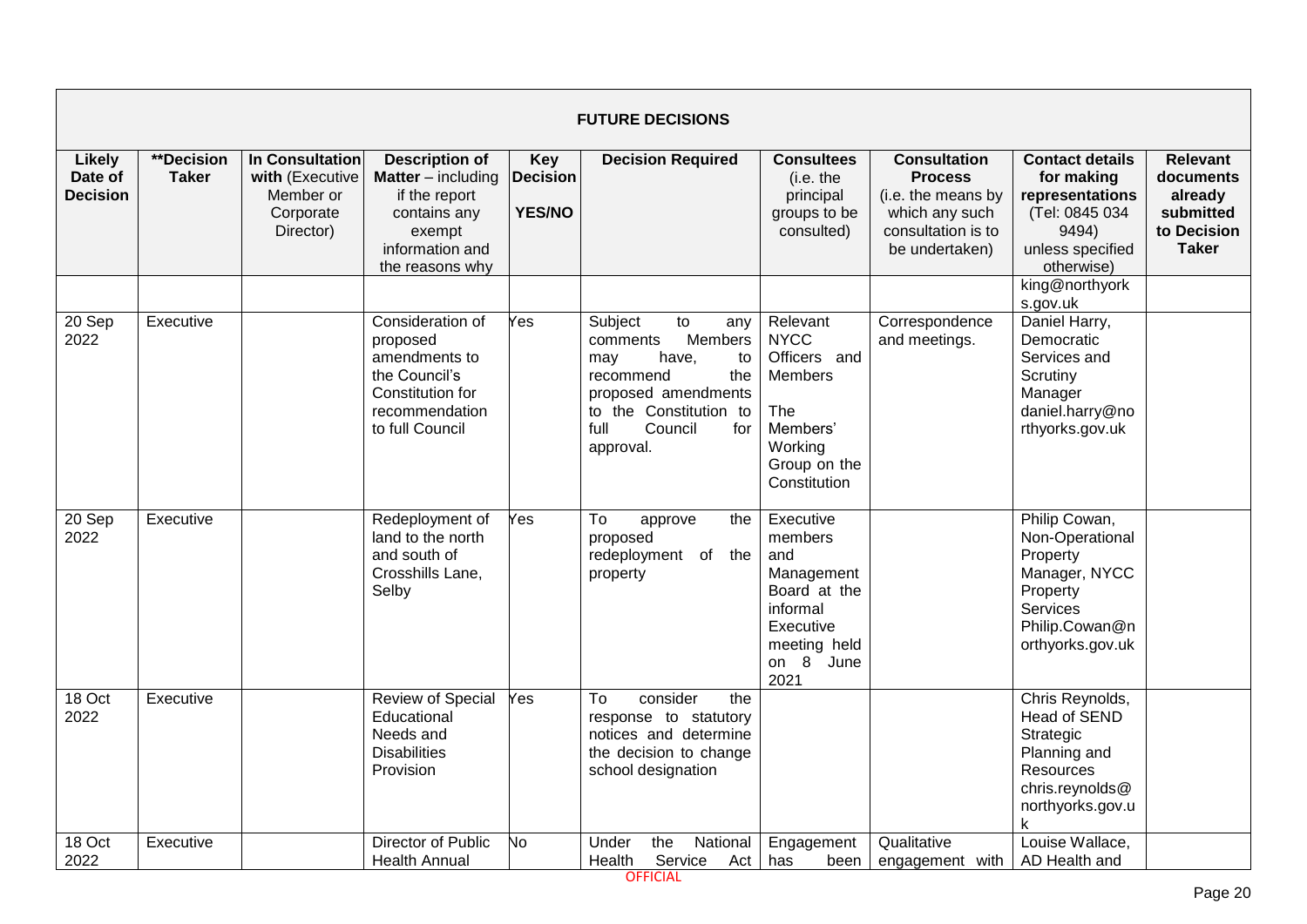|                                             |                                   |                                                                                  |                                                                                                                                       |                                                | <b>FUTURE DECISIONS</b>                                                                                                                                                                                                                      |                                                                                                                    |                                                                                                                       |                                                                                                                            |                                                                                     |
|---------------------------------------------|-----------------------------------|----------------------------------------------------------------------------------|---------------------------------------------------------------------------------------------------------------------------------------|------------------------------------------------|----------------------------------------------------------------------------------------------------------------------------------------------------------------------------------------------------------------------------------------------|--------------------------------------------------------------------------------------------------------------------|-----------------------------------------------------------------------------------------------------------------------|----------------------------------------------------------------------------------------------------------------------------|-------------------------------------------------------------------------------------|
| <b>Likely</b><br>Date of<br><b>Decision</b> | <b>**Decision</b><br><b>Taker</b> | <b>In Consultation</b><br>with (Executive<br>Member or<br>Corporate<br>Director) | <b>Description of</b><br><b>Matter</b> $-$ including<br>if the report<br>contains any<br>exempt<br>information and<br>the reasons why | <b>Key</b><br><b>Decision</b><br><b>YES/NO</b> | <b>Decision Required</b>                                                                                                                                                                                                                     | <b>Consultees</b><br>(i.e. the<br>principal<br>groups to be<br>consulted)                                          | <b>Consultation</b><br><b>Process</b><br>(i.e. the means by<br>which any such<br>consultation is to<br>be undertaken) | <b>Contact details</b><br>for making<br>representations<br>(Tel: 0845 034<br>9494)<br>unless specified<br>otherwise)       | <b>Relevant</b><br>documents<br>already<br>submitted<br>to Decision<br><b>Taker</b> |
|                                             |                                   |                                                                                  | Report - Learning<br>from Covid-19                                                                                                    |                                                | 2006,<br><b>Directors</b><br>of<br>Public<br>Health<br>ʻmust<br>an<br>annual<br>prepare<br>report on the health of<br>the people in the area<br>of the local authority'.<br>Executive are being<br>asked to consider and<br>note the report. | undertaken<br>with<br>key<br>stakeholders<br>and<br>community<br>groups<br>involved<br>in<br>Covid-19<br>response. | <i>individuals</i><br>and<br>small groups.                                                                            | Integration<br>shanna.carrell@<br>northyorks.gov.u<br>k                                                                    |                                                                                     |
| 8 Nov<br>2022                               | Executive                         |                                                                                  | <b>Council Tax</b><br>Reduction<br>Consultation                                                                                       | Yes                                            | public consultation<br>A<br>will be required for<br>harmonising<br>the<br>council tax reduction<br>schemes.                                                                                                                                  | <b>Members</b><br>of<br>the public.                                                                                | Formal<br>consultation<br>process.                                                                                    | Barry Khan,<br><b>Assistant Chief</b><br>Executive (Legal<br>& Democratic<br>Services)<br>barry.khan@nort<br>hyorks.gov.uk |                                                                                     |
| 16 Nov<br>2022                              | County<br>Council                 |                                                                                  | Adoption of the<br>Special<br>Educational<br>Needs and<br><b>Disabilities</b><br>Strategy                                             | Yes                                            | Adopt the SEND Local<br>Area Strategy (subject<br>recommendation<br>to<br>from Executive)                                                                                                                                                    |                                                                                                                    |                                                                                                                       | Chris Reynolds,<br>Head of SEND<br>Strategic<br>Planning and<br>Resources<br>chris.reynolds@<br>northyorks.gov.u<br>k      |                                                                                     |
| 16 Nov<br>2022                              | County<br>Council                 |                                                                                  | North Yorkshire<br><b>Council Flood</b><br><b>Risk Management</b><br>Strategy                                                         | No                                             | of<br>North<br>Approval<br>Yorkshire<br>Council<br>Flood<br>Risk<br><b>Management Policy</b>                                                                                                                                                 | Various<br>partners/stak<br>eholders<br>including<br>Executive                                                     |                                                                                                                       | Emily Mellalieu,<br>Development<br>Management<br><b>Team Leader</b><br>mark.henderson<br>@northyorks.go<br>v.uk            |                                                                                     |
| 16 Nov                                      | County                            |                                                                                  | Consideration of                                                                                                                      | No                                             | Subject<br>to<br>any                                                                                                                                                                                                                         | Relevant                                                                                                           | Correspondence                                                                                                        | Daniel Harry,                                                                                                              |                                                                                     |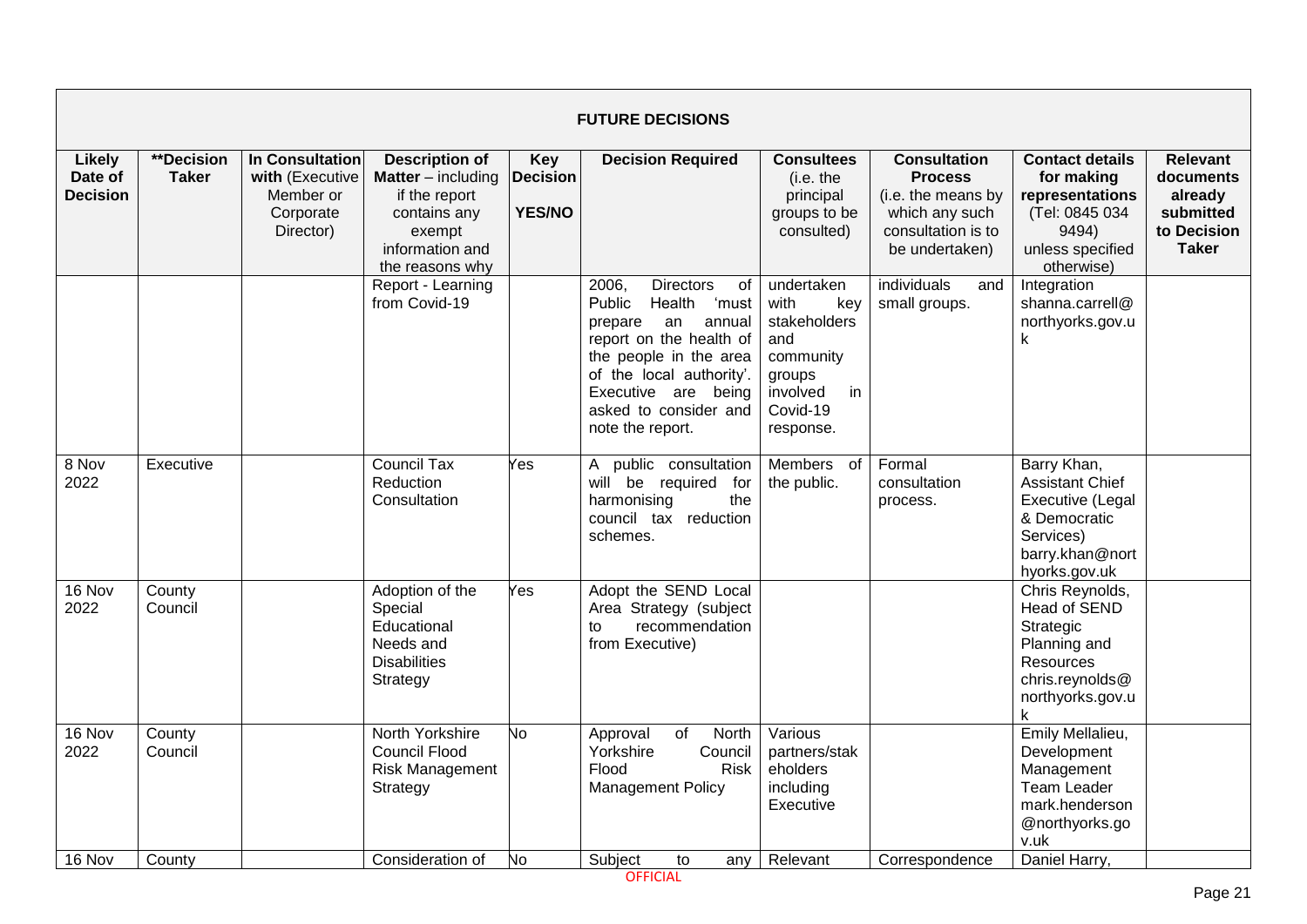|                                      | <b>FUTURE DECISIONS</b>    |                                                                           |                                                                                                                                       |                                                |                                                                                                                                                                                                                                                                   |                                                                                                                          |                                                                                                                                                               |                                                                                                                            |                                                                                     |  |  |  |  |
|--------------------------------------|----------------------------|---------------------------------------------------------------------------|---------------------------------------------------------------------------------------------------------------------------------------|------------------------------------------------|-------------------------------------------------------------------------------------------------------------------------------------------------------------------------------------------------------------------------------------------------------------------|--------------------------------------------------------------------------------------------------------------------------|---------------------------------------------------------------------------------------------------------------------------------------------------------------|----------------------------------------------------------------------------------------------------------------------------|-------------------------------------------------------------------------------------|--|--|--|--|
| Likely<br>Date of<br><b>Decision</b> | **Decision<br><b>Taker</b> | In Consultation<br>with (Executive<br>Member or<br>Corporate<br>Director) | <b>Description of</b><br><b>Matter</b> $-$ including<br>if the report<br>contains any<br>exempt<br>information and<br>the reasons why | <b>Key</b><br><b>Decision</b><br><b>YES/NO</b> | <b>Decision Required</b>                                                                                                                                                                                                                                          | <b>Consultees</b><br>(i.e. the<br>principal<br>groups to be<br>consulted)                                                | <b>Consultation</b><br><b>Process</b><br>(i.e. the means by<br>which any such<br>consultation is to<br>be undertaken)                                         | <b>Contact details</b><br>for making<br>representations<br>(Tel: 0845 034<br>9494)<br>unless specified<br>otherwise)       | <b>Relevant</b><br>documents<br>already<br>submitted<br>to Decision<br><b>Taker</b> |  |  |  |  |
| 2022                                 | Council                    |                                                                           | proposed<br>amendments to<br>the Council's<br>Constitution                                                                            |                                                | comments<br>Members<br>may have, to approve<br>the<br>proposed<br>amendments<br>to the<br>Constitution.                                                                                                                                                           | <b>NYCC</b><br>Officers and<br>Members<br>The<br>Members'<br>Working<br>Group on the<br>Constitution<br>The<br>Executive | and meetings                                                                                                                                                  | Democratic<br>Services and<br>Scrutiny<br>Manager<br>daniel.harry@no<br>rthyorks.gov.uk                                    |                                                                                     |  |  |  |  |
| 16 Nov<br>2022                       | County<br>Council          |                                                                           | Decision on<br>whether to<br>proceed with a<br>Community<br>Governance<br>Review                                                      | Yes                                            | Decision on whether to<br>with<br>proceed<br>$\mathsf{a}$<br>Community<br>Governance Review to<br>restructure<br>non<br>parished<br>in<br>areas<br>Harrogate<br>and<br>Scarborough that will<br>in<br>be governed<br>the<br>interim<br>by<br>Charter<br>Trustees. | If a CGR is<br>undertaken<br>there will be<br>public<br>consultation<br>within<br>the<br>process.<br>Executive.          | approved the<br>lf<br>CGR process will<br>involve consulting<br>with the public of<br>the relevant area.                                                      | Barry Khan,<br><b>Assistant Chief</b><br>Executive (Legal<br>& Democratic<br>Services)<br>barry.khan@nort<br>hyorks.gov.uk |                                                                                     |  |  |  |  |
| 16 Nov<br>2022                       | County<br>Council          |                                                                           | <b>County Tax</b><br>Reduction<br>Scheme                                                                                              | Yes                                            | Everyone who receives<br>a reduction in their<br>Council Tax will receive<br>harmonized value<br>a<br>from 12 March 2023.                                                                                                                                         | Scrutiny.<br>Members of<br>the public.                                                                                   | Executive<br>8<br>$\sim$<br>November 2022.<br>А<br>public<br>consultation<br>will<br>be undertaken for<br>views<br><b>on</b><br>harmonizing<br>the<br>Council | Barry Khan,<br><b>Assistant Chief</b><br>Executive (Legal<br>& Democratic<br>Services)<br>barry.khan@nort<br>hyorks.gov.uk |                                                                                     |  |  |  |  |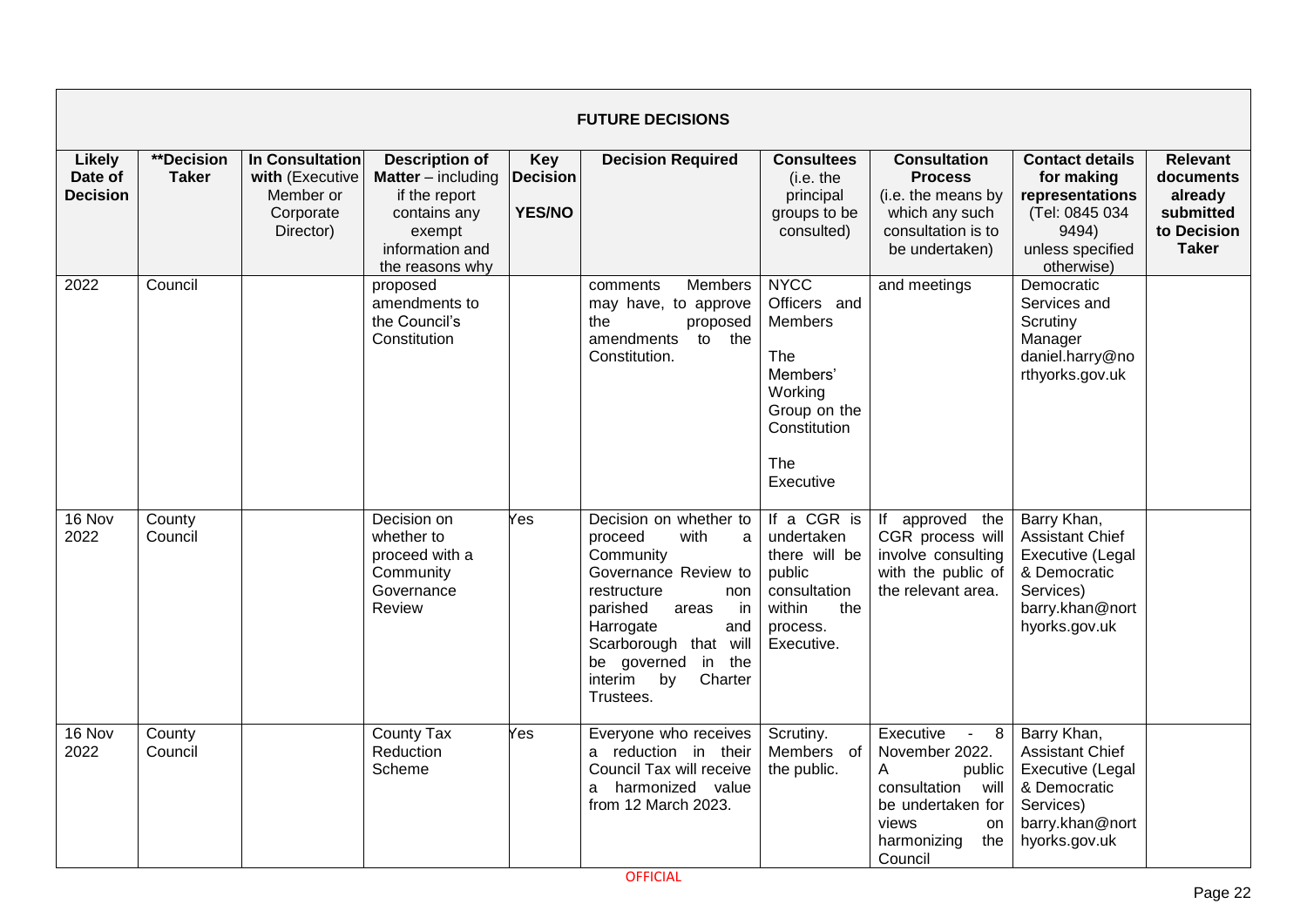|                                             | <b>FUTURE DECISIONS</b>           |                                                                           |                                                                                                                                                      |                                                |                                                                                                                                                                                                                                                               |                                                                                        |                                                                                                                       |                                                                                                                      |                                                                                     |  |  |  |
|---------------------------------------------|-----------------------------------|---------------------------------------------------------------------------|------------------------------------------------------------------------------------------------------------------------------------------------------|------------------------------------------------|---------------------------------------------------------------------------------------------------------------------------------------------------------------------------------------------------------------------------------------------------------------|----------------------------------------------------------------------------------------|-----------------------------------------------------------------------------------------------------------------------|----------------------------------------------------------------------------------------------------------------------|-------------------------------------------------------------------------------------|--|--|--|
| <b>Likely</b><br>Date of<br><b>Decision</b> | <b>**Decision</b><br><b>Taker</b> | In Consultation<br>with (Executive<br>Member or<br>Corporate<br>Director) | <b>Description of</b><br><b>Matter</b> – including<br>if the report<br>contains any<br>exempt<br>information and<br>the reasons why                  | <b>Key</b><br><b>Decision</b><br><b>YES/NO</b> | <b>Decision Required</b>                                                                                                                                                                                                                                      | <b>Consultees</b><br>(i.e. the<br>principal<br>groups to be<br>consulted)              | <b>Consultation</b><br><b>Process</b><br>(i.e. the means by<br>which any such<br>consultation is to<br>be undertaken) | <b>Contact details</b><br>for making<br>representations<br>(Tel: 0845 034<br>9494)<br>unless specified<br>otherwise) | <b>Relevant</b><br>documents<br>already<br>submitted<br>to Decision<br><b>Taker</b> |  |  |  |
|                                             |                                   |                                                                           |                                                                                                                                                      |                                                |                                                                                                                                                                                                                                                               |                                                                                        | Reduction<br>Scheme.                                                                                                  |                                                                                                                      |                                                                                     |  |  |  |
| 29 Nov<br>2022                              | Executive                         |                                                                           | Q2 Performance<br>Monitoring and<br><b>Budget Report</b>                                                                                             | Yes                                            | Financial<br>and<br>Performance<br>Monitoring<br>report<br>including:<br>Revenue<br>Plan; Capital<br>Plan;<br>Treasury Management<br>Prudential<br>and<br>Indicators.                                                                                         | Management<br>Board.                                                                   |                                                                                                                       | Gary Fielding,<br>Corporate<br>Director for<br>Strategic<br>Resources<br>gary.fielding@n<br>orthyorks.gov.uk         |                                                                                     |  |  |  |
| 24 Jan<br>2023                              | Executive                         |                                                                           | Revenue Budget<br>2023/24 and<br>Medium Term<br><b>Financial Strategy</b>                                                                            | Yes                                            | consider<br>To<br>and<br>recommend to Council<br>the Revenue Budget<br>for $2023/24$ and the<br><b>Medium Term Financial</b><br>Strategy<br>(MTFS)<br>including the:<br>• Revenue Plan<br>• Capital Plan<br>Treasury<br>Management<br>• Prudential Indicators | Proposals<br>will<br>be<br>subject to the<br>appropriate<br>consultation<br>process.   | <b>Budget</b><br>consultation<br>process.                                                                             | Gary Fielding,<br>Corporate<br>Director for<br>Strategic<br>Resources<br>gary.fielding@n<br>orthyorks.gov.uk         |                                                                                     |  |  |  |
| 15 Feb<br>2023                              | County<br>Council                 |                                                                           | To consider North<br>Yorkshire<br>Council's<br><b>Revenue Budget</b><br>2023/24 and the<br><b>Medium Term</b><br><b>Financial Strategy</b><br>(MTFS) | Yes                                            | To<br>consider<br>North<br>Yorkshire<br>Council's<br>Revenue<br><b>Budget</b><br>2023/24<br>and<br>the<br><b>Medium Term Financial</b><br>Strategy (MTFS). Also<br>to consider:<br>• Capital Plan<br>Treasury                                                 | Proposals<br>will<br>be<br>subject to the<br>appropriate<br>consultation<br>processes. | <b>Budget</b><br>consultation<br>process.                                                                             | Gary Fielding,<br>Corporate<br>Director for<br>Strategic<br>Resources<br>gary.fielding@n<br>orthyorks.gov.uk         |                                                                                     |  |  |  |